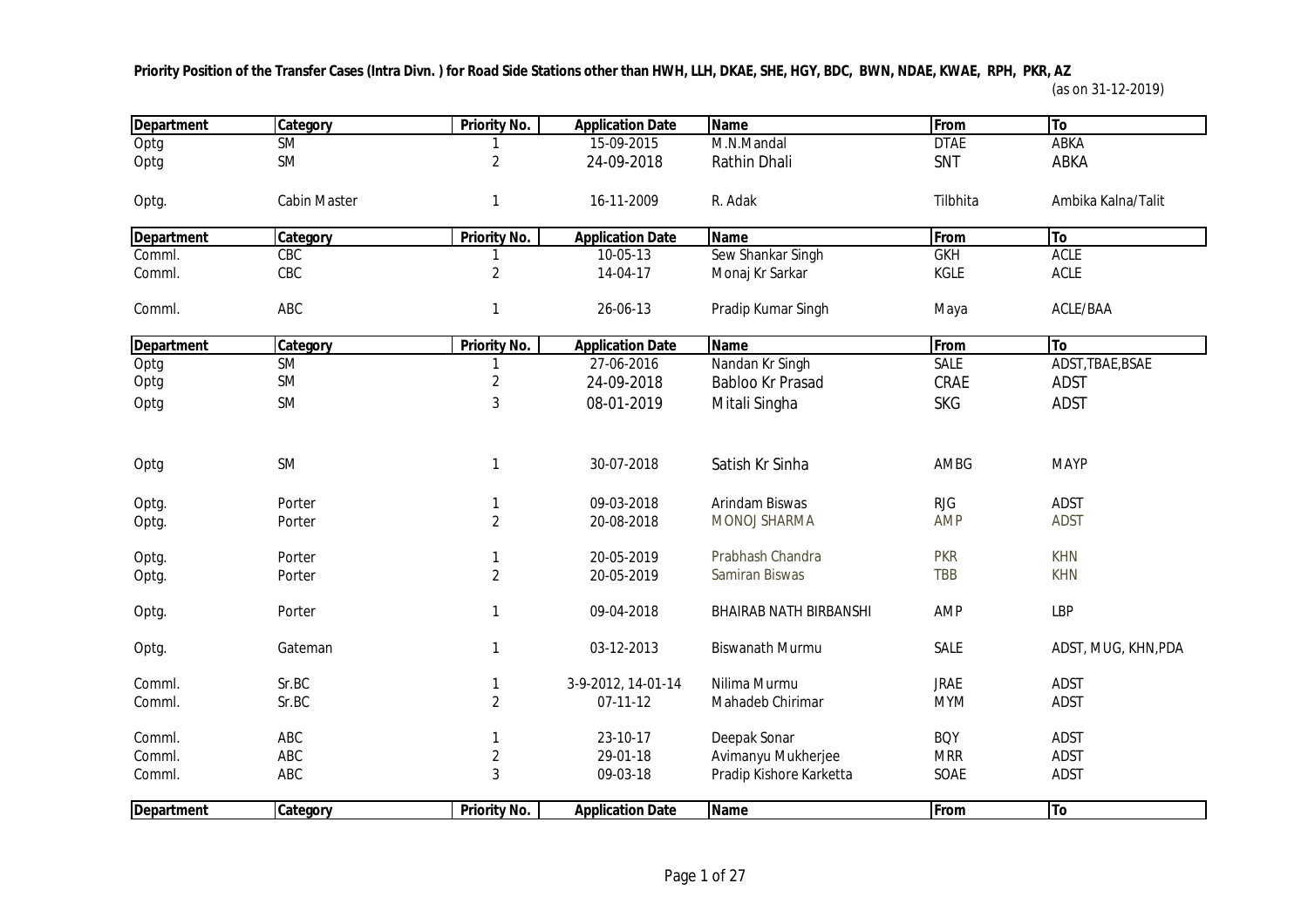| <b>Department</b> | Category    | <b>Priority No.</b> | <b>Application Date</b> | <b>Name</b>           | From                | <b>To</b>                          |
|-------------------|-------------|---------------------|-------------------------|-----------------------|---------------------|------------------------------------|
| Comml.            | CBC         | 18                  | 14-05-14                | Sujoy Kr. Ghoshal     | <b>LKO</b>          | CBC/AMBG                           |
| <b>Department</b> | Category    | <b>Priority No.</b> | <b>Application Date</b> | <b>Name</b>           | From                | To                                 |
| Optg.             | Gateman     |                     | 03-08-2016              | Mihir Kumar Sarkar    | Kopai               | AGAE, PTAE, Sahebtola              |
| <b>Department</b> | Category    | <b>Priority No.</b> | <b>Application Date</b> | <b>Name</b>           | From                | To                                 |
| Optg.             | Gateman     |                     | $30-11-2017$            | <b>Biswajit Dutta</b> | <b>KPLE</b>         | AMP or Labpur                      |
| Optg.             | Gateman     | 2                   | 02-07-2018              | Somnath Singha        | <b>DHAE</b>         | Ahmedpur, Labpur or<br><b>KNHR</b> |
| Comml.            | CCC         |                     | 20-09-16                | Shyamal Kumar Shaw    | LAP                 | AMP-KAN                            |
| Comml.            | CBC         | $\overline{2}$      | 17-02-17                | Kashi Nath Bagdi      | <b>MRR</b>          | AMP                                |
| Comml.            | <b>BS-I</b> | 3                   | $01-02-16$              | Anil Hansda           | <b>BHP</b>          | AMP                                |
| Comml.            | Sr.BC       |                     | 19-10-16                | <b>Barun Das</b>      | LAP                 | <b>GKH-SNT</b>                     |
| Comml.            | ABC         | 5                   | 21-05-17                | Sukhen Mondal         | <b>SALE</b>         | <b>AMP-KNHR Sec</b>                |
| <b>Department</b> | Category    | <b>Priority No.</b> | <b>Application Date</b> | <b>Name</b>           | From                | lTo                                |
| Optg              | <b>SM</b>   |                     | 14-03-2016              | Braj Kishor Singh     | <b>MGAE</b>         | Amjora Sikaripara                  |
| <b>Department</b> | Category    | <b>Priority No.</b> | <b>Application Date</b> | <b>Name</b>           | From                | To                                 |
| Comml.            | CBC         |                     | $11 - 10 - 13$          | Biswajit Sadhukhan    | <b>CGR</b>          | CBC/BBAE                           |
| <b>Department</b> | Category    | Priority No.        | <b>Application Date</b> | <b>Name</b>           | From                | To                                 |
| Optg              | <b>SM</b>   |                     | 19-05-2016              | Santanu Pal           | Mayapur             | Bahirkhanda                        |
| <b>Department</b> | Category    | Priority No.        | <b>Application Date</b> | <b>Name</b>           | From                | To                                 |
| Mech.Dsl          | SSE(D)      |                     | 29-08-2017              | <b>DEBASISH ROY</b>   | <b>BWN/DSL SHED</b> | <b>BALIGHATA</b>                   |
| <b>Department</b> | Category    | <b>Priority No.</b> | <b>Application Date</b> | <b>Name</b>           | From                | <b>To</b>                          |
| Optg.             | Porter      |                     | 20-11-2017              | <b>SUBRATA GHOSH</b>  | <b>KWAE</b>         | <b>BANKAPASI</b>                   |
| Optg.             | Porter      | 2                   | 14-06-2018              | Rabiyol Mallick       | <b>JRAE</b>         | <b>BANKAPASI</b>                   |
| Optg.             | Porter      | 3                   | 19-02-2019              | Atanu Ghosh           | <b>JTL</b>          | <b>BANKAPASI</b>                   |
| Optg              | SM          |                     | 23-11-2017              | Surojit Manna         | SDLE                | Bankapasi                          |
| Optg              | SM          | 2                   | 27-11-2017              | Suman Kundu           | KAN                 | Bankapasi                          |
| Optg              | SM          | 3                   | 05-12-2017              | Debkumar Das          | KAN                 | Bankapasi                          |
| <b>Department</b> | Category    | <b>Priority No.</b> | <b>Application Date</b> | <b>Name</b>           | From                | <b>To</b>                          |
| Optg              | SM          |                     | 12-03-2015              | Raj Kumar Prasad      | <b>KWAE</b>         | <b>Barmasia</b>                    |
| Optg              | <b>SM</b>   | 2                   | 13-08-2015              | Sunil Marandi         | <b>TPF</b>          | Barmasia, Shikaripara              |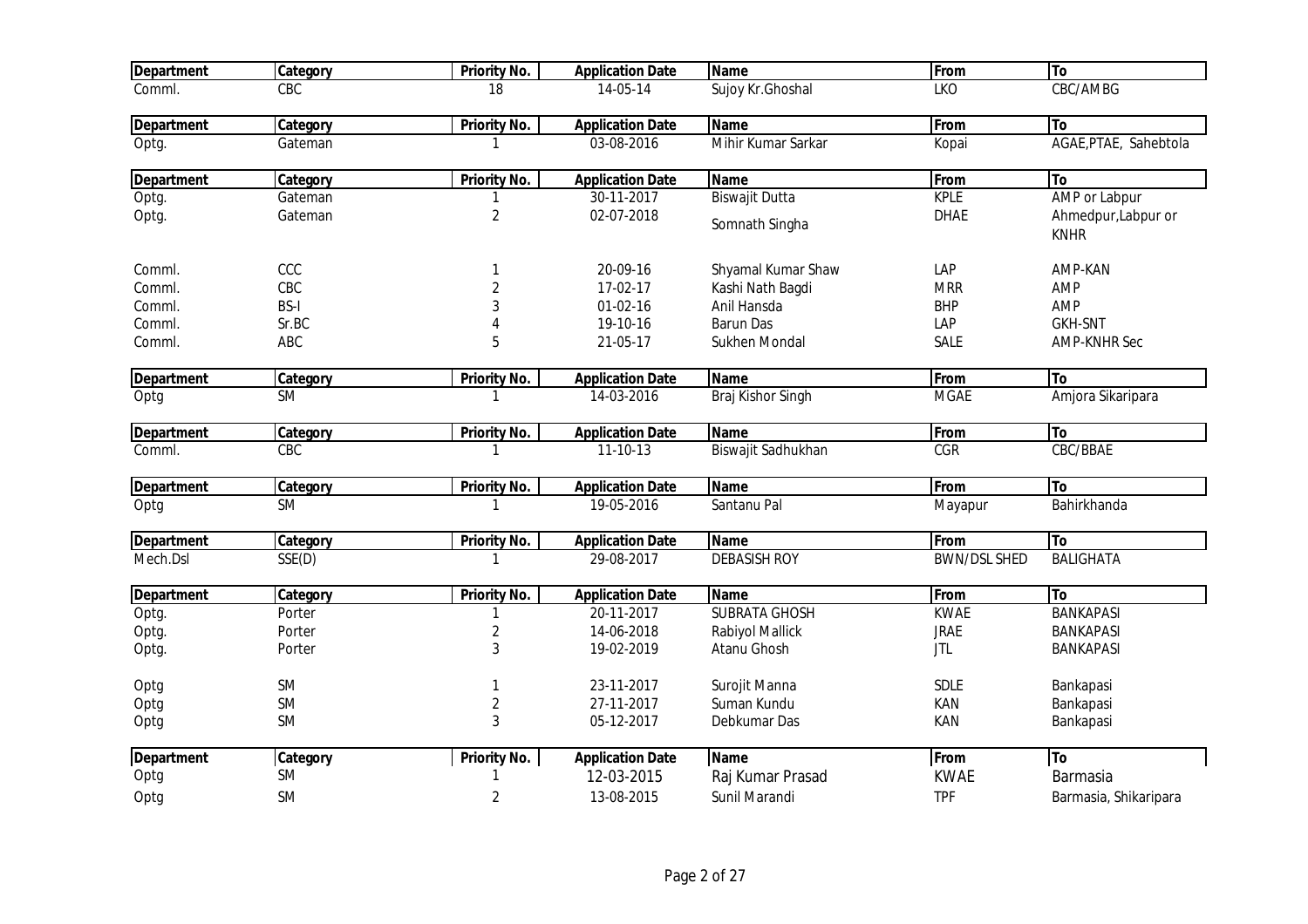| <b>Department</b> | Category          | <b>Priority No.</b> | <b>Application Date</b> | <b>Name</b>           | From        | To                 |
|-------------------|-------------------|---------------------|-------------------------|-----------------------|-------------|--------------------|
| Optg              | <b>SM</b>         | 3                   | 14-09-2018              | Rupesh Kumar          | <b>SKIP</b> | Barmasia           |
| Optg              | <b>SM</b>         | 4                   | 08-10-2018              | <b>Ved Prakash</b>    | <b>PNGR</b> | Barmasia           |
| Optg              | <b>SM</b>         | 5                   | 24-10-2018              | Prabhakar Kapri       | <b>BSLE</b> | <b>BRMA</b>        |
| Optg              | <b>SM</b>         | 6                   | 08-01-2019              | Md.Sharique Raza      | <b>MGAE</b> | Barmasia           |
| Optg              | <b>SM</b>         | $\overline{7}$      | 08-01-2019              | Jitendra Kr Mandal    | <b>MGAE</b> | Barmasia           |
|                   | <b>SM</b>         | 8                   | 12-03-2019              | Md.Ismail Ansari      |             |                    |
| Optg              |                   |                     |                         |                       | AMP         | Barmasia           |
| <b>Department</b> | Category          | <b>Priority No.</b> | <b>Application Date</b> | <b>Name</b>           | From        | To                 |
| Comml.            | CBC/BS-I          |                     | 02-09-2009              | <b>MONORANJAN BAR</b> | <b>HGY</b>  | <b>BBAE</b>        |
| Comml.            | CBC/BS-I          | $\overline{c}$      | 11-01-2013              | DHANANJOY MANJHI      | <b>GKH</b>  | <b>BBAE</b>        |
| Comml.            | CBC/BS-I          | 3                   | 11-01-2013              | MAHENDRA KR. DUBEY    | KQU         | <b>BBAE</b>        |
| <b>Department</b> | Category          | <b>Priority No.</b> | <b>Application Date</b> | Name                  | From        | T <sub>o</sub>     |
| Optg.             | Porter            |                     | 12-03-2012              | Sri. Shivpoojan Yadav | <b>BGF</b>  | <b>BCGM</b>        |
| Optg.             | Porter            | $\overline{2}$      | 08-05-2017              | Md Abu Bakar          | SLG         | <b>BCGM OR BGF</b> |
|                   |                   |                     |                         |                       |             |                    |
| <b>Department</b> | Category          | <b>Priority No.</b> | <b>Application Date</b> | <b>Name</b>           | From        | To                 |
| Comml.            | CBC/BS-I          |                     | 20-02-2012              | <b>SUDHIR MONDAL</b>  | <b>BOI</b>  | <b>BEQ</b>         |
| Comml.            | CBC/BS-I          | $\overline{c}$      | 11-01-2013              | DHANANJOY MANJHI      | <b>GKH</b>  | <b>BEQ</b>         |
| Comml.            | CBC/BS-I          | 3                   | 11-01-2013              | ALOK NATH GHOSH       | AMBG        | <b>BEQ</b>         |
| Comml.            | CBC/BS-I          | $\overline{4}$      | 26-09-2016              | CHITRA BHAKAT         | <b>TAK</b>  | <b>BEQ</b>         |
| Comml.            | CBC/BS-I          | 5                   | 26-04-2017              | <b>TARUN DAS</b>      | <b>BQY</b>  | <b>BEQ</b>         |
| Comml.            | CBC/BS-I          | 6                   | 19-02-2019              | Animesh Kumar Patra   | <b>DKAE</b> | <b>BEQ</b>         |
| Comml.            | CBC               | $\mathbf{1}$        | 12-08-2017              | Jharna Achara         | <b>MUU</b>  | BEQ to UPA (Spouse |
|                   |                   |                     |                         |                       |             | Ground)            |
| Optg              | <b>SM</b>         | 1                   | 01-09-2015              | S.S.Banerjee          | KAN         | BEQ-BDC            |
| Optg              | <b>SM</b>         | $\overline{2}$      | 01-07-2016              | Mithalesh Kumar       | <b>KWAE</b> | BEQ, HWH           |
| Optg              | <b>SM</b>         | 3                   | 11-01-2018              | Vivekananda Arya      | CDAE        | <b>BEQ</b>         |
| Optg              | Gate Man          | 1                   | 30-01-2019              | Indrajit Majumder     | <b>TBAE</b> | <b>BEQ</b>         |
| <b>Department</b> | Category          | <b>Priority No.</b> | <b>Application Date</b> | <b>Name</b>           | From        | To                 |
| Comml.            | CBC               | 1                   | 27-12-13                | Rajiv Das             | <b>UPA</b>  | <b>BEQM</b>        |
| <b>Department</b> | Category          | <b>Priority No.</b> | <b>Application Date</b> | <b>Name</b>           | From        | To                 |
| Optg.             | Cabinman/Pointman |                     | 28-10-2015              | Nanda Dulal Hazra     | <b>BAHW</b> | <b>BFZ</b>         |
| Optg.             | Cabinman/Pointman | $\overline{2}$      | 25-01-2018              | Ramavilak Kewt        | <b>KLNT</b> | <b>BFZ</b>         |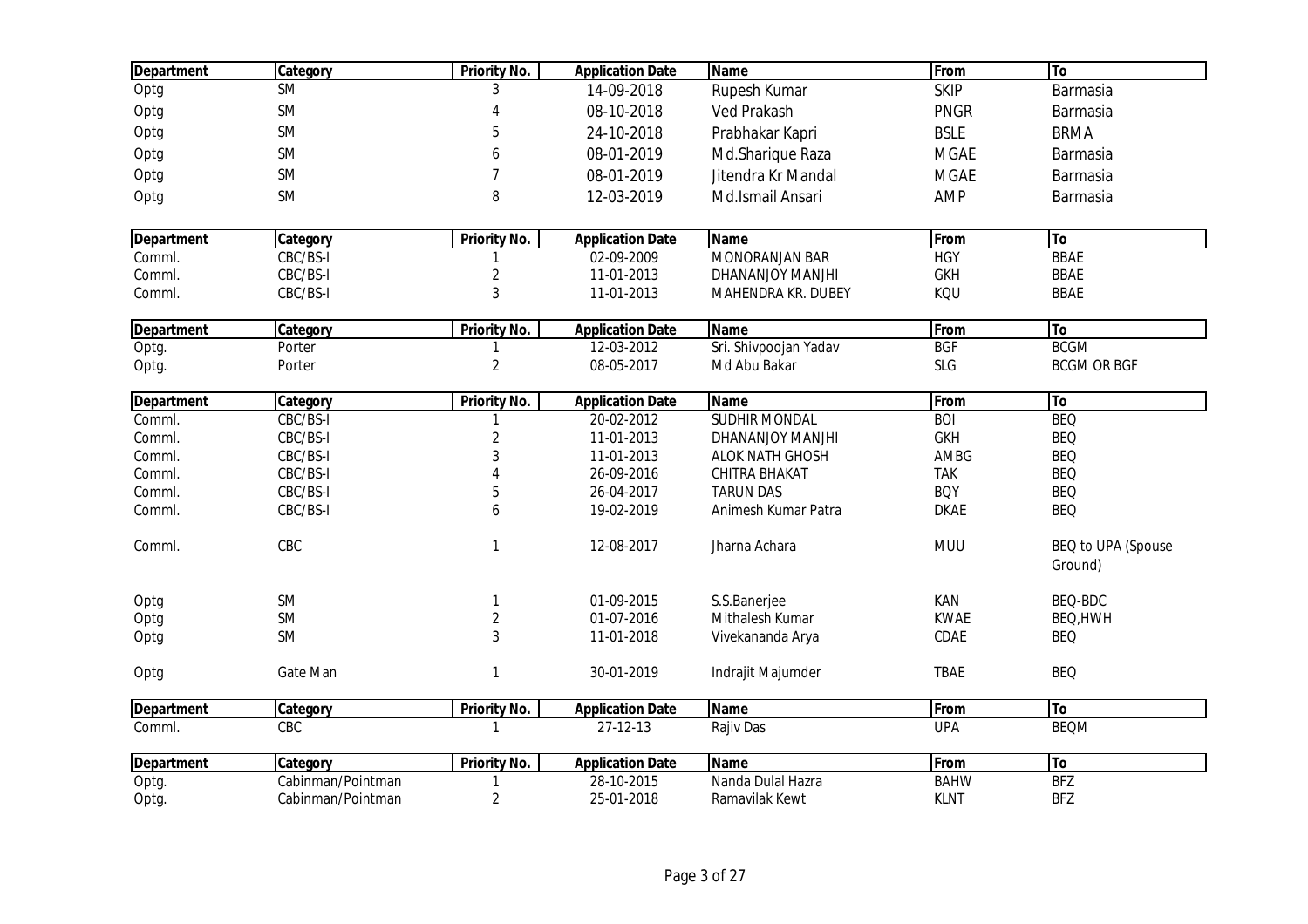| <b>Department</b> | <b>Category</b>        | Priority No.        | <b>Application Date</b>  | <b>Name</b>                          | From                     | To                       |
|-------------------|------------------------|---------------------|--------------------------|--------------------------------------|--------------------------|--------------------------|
|                   |                        |                     |                          |                                      |                          |                          |
| <b>Department</b> | Category               | <b>Priority No.</b> | <b>Application Date</b>  | <b>Name</b>                          | From                     | To                       |
| Optg.             | Porter                 |                     | 15-01-2016               | Sri. Nupur Chandra Mondal            | <b>DBP</b>               | <b>BGF</b>               |
| Optg.             | Cabinman/Pointman      | 1                   | 28-11-2017               | Subhasis Kr. Ghosh                   | <b>BAHW</b>              | <b>BGNA-KWA-AMP</b>      |
| Optg.             | Cabinman/Pointman      | $\overline{2}$      | 28-11-2017               | NandaDualal Hazra                    | <b>BAHW</b>              | BGNA-KWA-AMP             |
| Optg.             | SM                     | $\mathbf{1}$        | 25-01-2019               | <b>Dhirendra Prasad</b>              | <b>TYAE</b>              | <b>BGNA</b>              |
| <b>Department</b> | Category               | <b>Priority No.</b> | <b>Application Date</b>  | <b>Name</b>                          | From                     | To                       |
| Optg.             | Cabinman/Pointman      |                     | 02-12-2016               | Sk. Idel                             | <b>SHE</b>               | <b>BGRA, KTNA, BWN</b>   |
| Comml.            | CBC                    | 1                   | 18-09-14                 | Anwar Hossiain                       | <b>GRP</b>               | <b>BGRA</b>              |
| <b>Department</b> | Category               | <b>Priority No.</b> | <b>Application Date</b>  | <b>Name</b>                          | <b>From</b>              | To                       |
| Comml.            | CBC/BS-I               |                     | 11-01-2013               | <b>DHANANJOY MANJHI</b>              | <b>GKH</b>               | <b>BHAE</b>              |
| Comml.            | Sr.BC                  | $\mathbf{1}$        | 19-01-10                 | Pinaki Bose                          | <b>HWH</b>               | <b>BHAE</b>              |
| <b>Department</b> | Category               | <b>Priority No.</b> | <b>Application Date</b>  | <b>Name</b>                          | From                     | To                       |
| Optg              | <b>SM</b>              |                     | 23-01-2015               | Shankar Pd Ganguly                   | <b>PNE</b>               | <b>BHP</b>               |
| Optg              | SM                     | $\sqrt{2}$          | 11-05-2015               | Swadesh Kr Verma                     | KAN                      | BHP, PNE, AMP, BDH, GKH, |
| Optg              | <b>SM</b>              | 3                   | 14-09-2018               | Juli Kumari                          | TIT                      | <b>BHP</b>               |
| Optg              | SM                     | 4                   | 01-01-2019               | Shib Shankar Chowhan                 | <b>JTL</b>               | <b>BHP</b>               |
| Optg              |                        |                     |                          |                                      |                          |                          |
|                   |                        |                     |                          |                                      |                          |                          |
| Optg              | Attendant<br>Attendant | $\overline{2}$      | 24-08-2018<br>25-04-2019 | <b>Azizul Haque</b><br>Ujair Hossain | <b>RPH</b><br><b>RPH</b> | <b>BHP</b><br><b>BHP</b> |
| Optg              | Porter                 | $\mathbf{1}$        | 18-05-2018               | Biki Paswan                          | <b>GHLE</b>              | <b>BHP</b>               |
| Engg.             | TM-IV                  | $\mathbf{1}$        |                          | Kuntal Adak                          | BWN/W                    | <b>BHP</b>               |
| Mech.(C&W)        | Peon                   | $\mathbf{1}$        | 19-11-2018               | Mantu Shaikh                         | <b>BWN</b>               | <b>BHP</b>               |
| <b>Department</b> | Category               | <b>Priority No.</b> | <b>Application Date</b>  | <b>Name</b>                          | From                     | To                       |
| Comml.            | CBC/BS-I               | 1                   | 11-01-2013               | DHANANJOY MANJHI                     | <b>GKH</b>               | <b>BHR</b>               |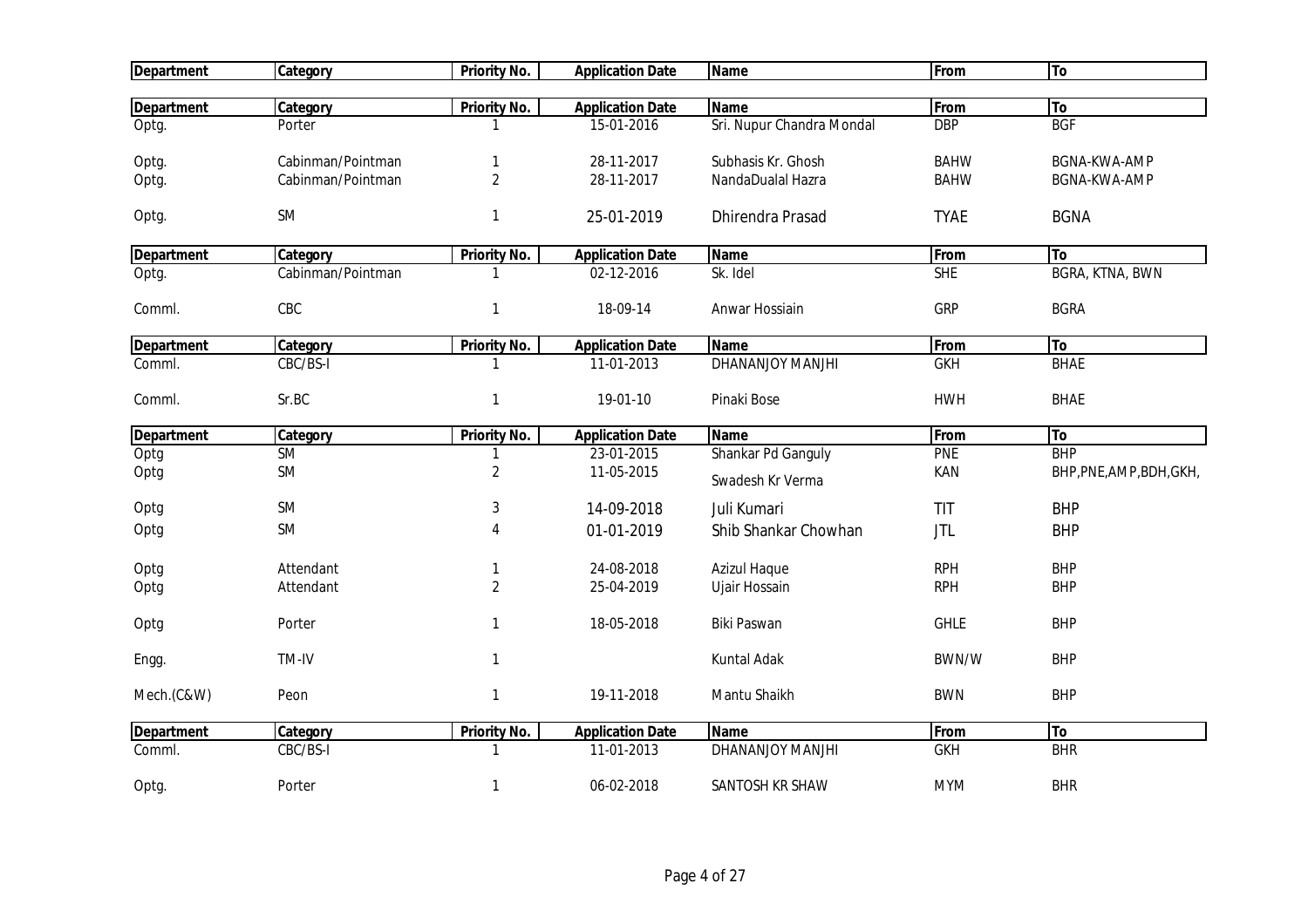| <b>Department</b> | Category    | <b>Priority No.</b>     | <b>Application Date</b> | <b>Name</b>          | From         | To                                     |
|-------------------|-------------|-------------------------|-------------------------|----------------------|--------------|----------------------------------------|
| Optg              | SM          |                         | 26-03-2013              | Ujjwal Kr Bakshi     | <b>MUG</b>   | BHR                                    |
| Optg              | SM          | $\overline{c}$          | 07-05-2014              | Achintya Kumar Dutta | Belur        | <b>BHR</b>                             |
| Optg              | <b>SM</b>   | 3                       | 16-01-2015              | Samir Barman         | <b>SLG</b>   | <b>BHR/ Nearer BHR</b>                 |
| Optg              | SM          | $\overline{4}$          | 10-08-2015              | Uma Shankar Prasad   | <b>KHN</b>   | <b>BHR-HWH</b>                         |
| Optg              | SM          | 5                       | 19-10-2015              | Mohan Das            | SRP          | <b>BHR</b>                             |
| Optg              | SM          | 6                       | 25-08-2017              | Kali Das Sarkar      | <b>TBAE</b>  | BHR,CGR                                |
| Optg              | SM          | $\overline{7}$          | 18-04-2018              | A.K.Dutta            | <b>BEQ</b>   | <b>BHR</b>                             |
| Optg              | SM          | 8                       | 17-07-2018              | Chhotu Ram           | <b>KHN</b>   | <b>BHR</b>                             |
| Optg              | SM          | 9                       | 13-08-2018              | Sandip Jaiswal       | <b>JOX</b>   | <b>BHR</b>                             |
| Optg              | SM          | 10                      | 05-10-2018              | Arup Kr Mallick      | <b>BHAW</b>  | <b>BHR</b>                             |
| Optg              | <b>SM</b>   | 11                      | 15-02-2019              | Goutam Deb           | <b>DBP</b>   | <b>BHR</b>                             |
| <b>Department</b> | Category    | <b>Priority No.</b>     | <b>Application Date</b> | <b>Name</b>          | From         | To                                     |
| S&T               | Helper      | 1                       | 12-12-2016              | Animesh Ghosh        | <b>NDAE</b>  | BHR                                    |
| <b>Department</b> | Category    | <b>Priority No.</b>     | <b>Application Date</b> | <b>Name</b>          | From         | To                                     |
| Optg.             | <b>SM</b>   |                         | 25-01-2019              | Naresh Kujur         | <b>PNE</b>   | <b>KOPAI</b>                           |
| <b>Department</b> | Category    | <b>Priority No.</b>     | <b>Application Date</b> | <b>Name</b>          | From         | To                                     |
| Comml.            | CCC         |                         | 14-09-16                | Mery Topno           | <b>NHT</b>   | Any Station near BHP                   |
| Comml.            | CCC         | $\overline{c}$          | 20-09-16                | Kashi Nath Bagdi     | <b>MRR</b>   | Near by BHP                            |
| Comml.            | CCC         | 3                       | 21-01-17                | Dinanath Ram         | SNT          | <b>BHP</b>                             |
| Comml.            | CCC         | $\overline{4}$          | 14-10-17                | Raghu nath Bhowmick  | TIT          | <b>BHP</b>                             |
| Comml.            | CS-I        | 1                       | 06-01-17                | Dilip Kr Das         | <b>BWN(P</b> | <b>BHP</b> or SNT                      |
| Comml.            | CTI         | 1                       | 18-04-13,17-05-13       | Niranjan Lo          | AZ           | BHP or BWN, Squad Tkt<br>Checking duty |
| Comml.            | ABC         | 1                       | 22-11-16                | Subham Sanyal        | <b>NDAE</b>  | ABC/BHP                                |
| <b>Department</b> | Category    | <b>Priority No.</b>     | <b>Application Date</b> | <b>Name</b>          | From         | To                                     |
| Medical           | H&MI        | 1                       | 16-01-2018              | SRI AJAY KUMAR       | <b>HWH</b>   | <b>BMG</b>                             |
| Medical           | HA          | 1                       | 31-12-2018              | Sri Rajkumar Mallick | ANO/HWH      | <b>BMG/HU</b>                          |
| Medical           | HA          | $\overline{\mathbf{c}}$ | 08-01-2019              | Ranjeet Kumar        | ANO/HWH      | <b>BMG/HU</b>                          |
| Medical           | HA          | 3                       | 18-03-2019              | Abdul Sukur          | ANO/HWH      | <b>BMG/HU</b>                          |
| Engineering       | Trackman-IV | 1                       |                         | Pinaki Biswas        | <b>NHT</b>   | <b>BMG</b>                             |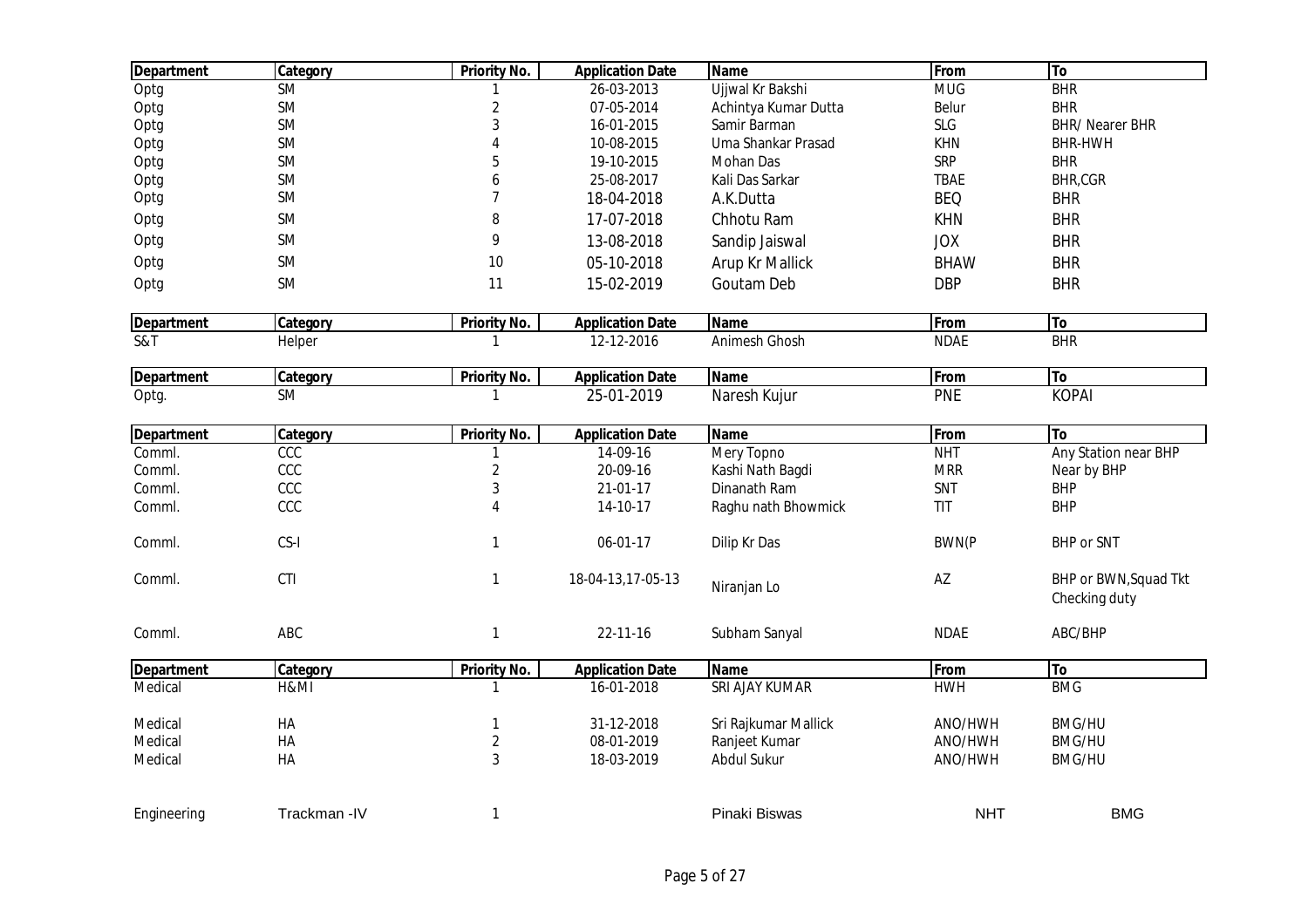| <b>Department</b> | Category     | <b>Priority No.</b> | <b>Application Date</b> | <b>Name</b>              | From       | To         |
|-------------------|--------------|---------------------|-------------------------|--------------------------|------------|------------|
| Engineering       | Trackman-IV  |                     |                         | LOHIT CHANDAN DAS        | <b>BDC</b> | <b>BMG</b> |
| Engineering       | Trackman-IV  |                     |                         | Arjun Roy                | <b>RPH</b> | <b>BMG</b> |
| Engineering       | Trackman-III |                     |                         | Sahadeb Mondal           | <b>BDC</b> | <b>BMG</b> |
| Engineering       | Trackman-IV  | 5                   |                         | Pradip Patra             | KQU        | <b>BMG</b> |
| Engineering       | Trackman-IV  | 6                   |                         | Purnima Mahato           | <b>PDA</b> | <b>BMG</b> |
| Engineering       | Trackman-IV  |                     |                         | Suvankar Sarkar          | <b>NHT</b> | <b>BMG</b> |
| Engineering       | Trackman-IV  | 8                   |                         | Jit Roy                  | <b>HGY</b> | <b>BMG</b> |
| Engineering       | Trackman-IV  | 9                   |                         | <b>BUBAL PAL</b>         | <b>BHP</b> | <b>BMG</b> |
| Engineering       | Trackman-IV  | 10                  |                         | <b>ARBIND THAKUR</b>     | BWN/E      | <b>BMG</b> |
| Engineering       | Trackman-IV  | 11                  |                         | <b>TAPAN MISTRY</b>      | BWN/E      | <b>BMG</b> |
| Engineering       | Trackman-IV  | 12                  |                         | <b>HRIDAYLAL PRASAD</b>  | BWN/W      | <b>BMG</b> |
| Engineering       | Trackman-IV  | 13                  |                         | <b>MD. OMAR FARUL</b>    | <b>PKR</b> | <b>BMG</b> |
| Engineering       | Trackman-III | 14                  |                         | LAL BAHADUR RAM          | BWN/E      | <b>BMG</b> |
| Engineering       | Trackman-III | 15                  |                         | <b>JIGI GOALA</b>        | BWN/E      | <b>BMG</b> |
| Engineering       | Trackman-II  | 16                  |                         | DHARMOBIR MONDAL         | KQU        | <b>BMG</b> |
| Engineering       | Trackman-II  | 17                  |                         | <b>KUNTAL RAY</b>        | KQU        | <b>BMG</b> |
| Engineering       | Trackman-IV  | 18                  |                         | <b>SAROJ BASFORE</b>     | <b>BHP</b> | <b>BMG</b> |
| Engineering       | Trackman-IV  | 19                  |                         | <b>AJAY KUMAR NASKAR</b> | <b>BHP</b> | <b>BMG</b> |
| Engineering       | Trackman-IV  | 20                  |                         | <b>BITTU SUTRADHAR</b>   | <b>PKR</b> | <b>BMG</b> |
| Engineering       | Trackman-III | 21                  |                         | <b>SURENDRA KOIREE</b>   | BWN/W      | <b>BMG</b> |

| <b>Department</b> | <b>Category</b> | Priority No.        | <b>Application Date</b> | <b>Name</b>           | From        | To                   |
|-------------------|-----------------|---------------------|-------------------------|-----------------------|-------------|----------------------|
| Optg.             | Cabin Master    |                     | 13-10-2017              | Mrityunjay Mandal     | <b>PKR</b>  | <b>BOI</b>           |
| Comml.            | CPC             |                     | 05-09-11                | Prabir Kumar          | <b>HWH</b>  | BOI/DBP/PLAE         |
| Comml.            | <b>CBC</b>      |                     | 09-10-13                | Goutam Kr. Singh      | <b>RJG</b>  | <b>BOI</b>           |
| <b>Department</b> | <b>Category</b> | <b>Priority No.</b> | <b>Application Date</b> | <b>Name</b>           | From        | To                   |
| Optg.             | Gateman         |                     | 28-08-2015              | Sk.Naser Ali          | <b>SLG</b>  | <b>BPS</b>           |
| Optg.             | Gateman         | 2                   | 11-09-2015              | Uttam Harizon         | <b>BSLE</b> | <b>BPS</b>           |
| <b>Department</b> | Category        | <b>Priority No.</b> | <b>Application Date</b> | <b>Name</b>           | From        | To                   |
| Comml.            | CBC/BS-I        |                     | 02-09-2009              | <b>MONORANJAN BAR</b> | <b>HGY</b>  | BRMH (belur math)    |
| Comml.            | Sr.BC           |                     | 23-09-16                | Suparna Indu          | <b>BEQ</b>  | <b>HWH area/BRMH</b> |
| Comml.            | <b>BS</b>       | 3                   | 13-02-18                | Jagadish Ch Barman    | LLH         | BS/BRMH              |
| Comml.            | ABC             |                     | 10-03-16                | Shib Nandan Das       | SIU         | <b>BRMH</b>          |
| Department        | Category        | <b>Priority No.</b> | <b>Application Date</b> | <b>Name</b>           | From        | To                   |
| Optg              | <b>SM</b>       |                     | 12-04-2017              | Tanima Pal            | <b>BMAE</b> | <b>BRPA</b>          |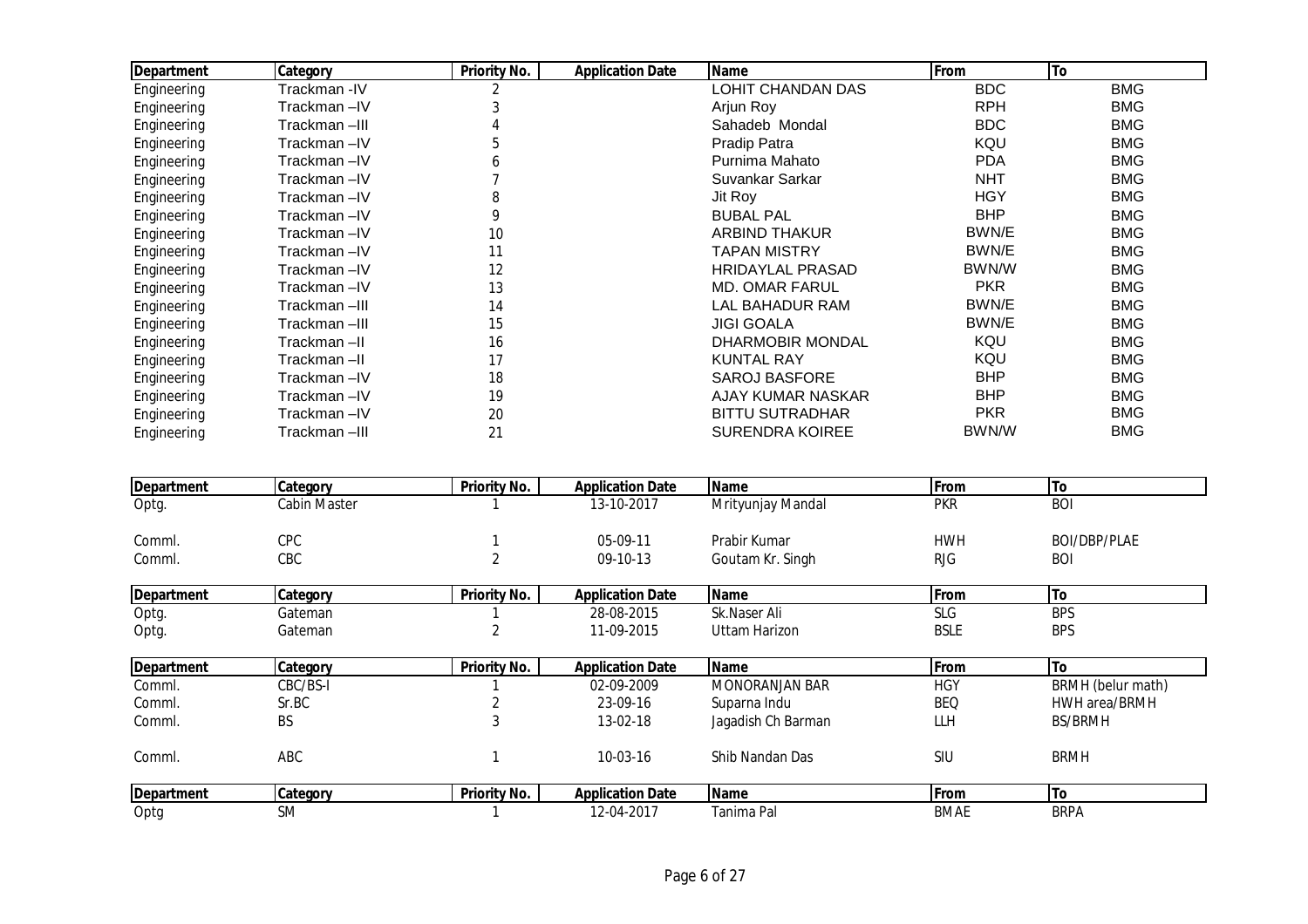| Department | Category     | <b>Priority No.</b> | <b>Application Date</b> | <b>Name</b>            | From                   | <b>To</b>                             |
|------------|--------------|---------------------|-------------------------|------------------------|------------------------|---------------------------------------|
| Optg       | <b>SM</b>    | ົ                   | 12-03-2018              | Anukul Sarkar          | <b>GRAE</b>            | <b>BRPA</b>                           |
| Optg.      | Cabin Master |                     | 18-05-2010              | <b>Bimal Mondal</b>    | Baruipara              | BRPA to HWH area                      |
| Optg.      | Porter       |                     | 12-04-2016              | Sri. Ashok Kumar Kuril | Lr. Under<br>TI(M)/BWN | BRPA, JOX, HWH                        |
| Comml.     | CBC          |                     | 02-03-14                | Ramkrishna Sethia      | <b>KGLE</b>            | BRPA or nearby like<br>MBE, BPAE, JOX |
| Comml.     | Sr.BC        |                     | 17-12-16                | Kazi Injamul Haque     | <b>JRAE</b>            | <b>BRPA</b>                           |
| Comml.     | ABC          |                     | 24-04-12                | Pabitra Kr.Majumdar    | <b>BLAE</b>            | ABC/BRPA 08 hrs roster                |

| Department | Category  | <b>Priority No.</b> | <b>Application Date</b> | <b>Name</b>            | From           | To                        |
|------------|-----------|---------------------|-------------------------|------------------------|----------------|---------------------------|
| Optg.      | Gateman   |                     | 04-02-2014              | Parbati Mondal         | Gateman / BGAE | BSAE/TBAE                 |
| Optg.      | Gateman   | 2                   | 28-08-2017              | Manoj kumar Harijon    | SLG            | <b>BSAE</b>               |
| Optg.      | Gateman   | 3                   | 28-11-2017              | <b>Bijay Prasad</b>    | <b>BRPA</b>    | <b>BSAE</b>               |
| Optg       | <b>SM</b> |                     | 04-11-2015              | Kalyan Sagar           | <b>BZLE</b>    | <b>BSAE-HWH</b>           |
| Optg       | <b>SM</b> | $\overline{2}$      | 18-07-2016              | <b>Biswajit Biswas</b> | <b>JIT</b>     | BSAE, HYG, CNS            |
| Optg       | <b>SM</b> | 3                   | 18-08-2016              | Prokash Biswas         | <b>KHN</b>     | BSAE, TBAE, HYG           |
| Optg       | <b>SM</b> |                     | 29-11-2018              | Rajesh Kr Bharti       | <b>DTAE</b>    | <b>BSAE</b>               |
| Optg       | <b>SM</b> | 5                   | 15-02-2019              | Krishna Gopal Debnath  | <b>NDAE</b>    | <b>BSAE</b>               |
| Optg.      | Porter    |                     | 09-06-2016              | Sri. Raju Biswas       | SLG            | <b>BSAE-SRP &amp; HYG</b> |
| Opt.       | Porter    | $\sqrt{2}$          | 05-07-2018              | PIYUSH KR SINGH        | KHANYAN        | BSAE                      |
| Opt.       | Porter    | 3                   | 10-12-2018              | Gopal Chandra Dey      | <b>TLO</b>     | <b>BSAE</b>               |
| Optg.      | Porter    |                     | 05-09-2018              | Apurba Kr. Mitra       | <b>SKG</b>     | <b>HYG</b>                |
| Optg.      | Porter    | $\overline{2}$      | 17-05-2019              | Lakhpatta Devi         | <b>TBAE</b>    | <b>HYG</b>                |
| Optg.      | Porter    |                     | 11-05-2018              | <b>CHAMPA DEVI</b>     | <b>ADST</b>    | CNS                       |
| Optg.      | Porter    | $\overline{2}$      | 30-08-2018              | DEBASISH KANTI HALDER  | SPS            |                           |
| Optg.      | Porter    | -1                  | 27-08-2018              | <b>LELIN MONDAL</b>    | <b>NHT</b>     | BAZARSAU                  |
| Comml.     | ABC       |                     | 22-06-17                | Manish Kumar           | <b>BZLE</b>    | <b>BSAE to KJU</b>        |
| Comml.     | ABC       | $\overline{2}$      | 06-02-18                | Soma Saha              | <b>HPL</b>     | <b>BSAE</b>               |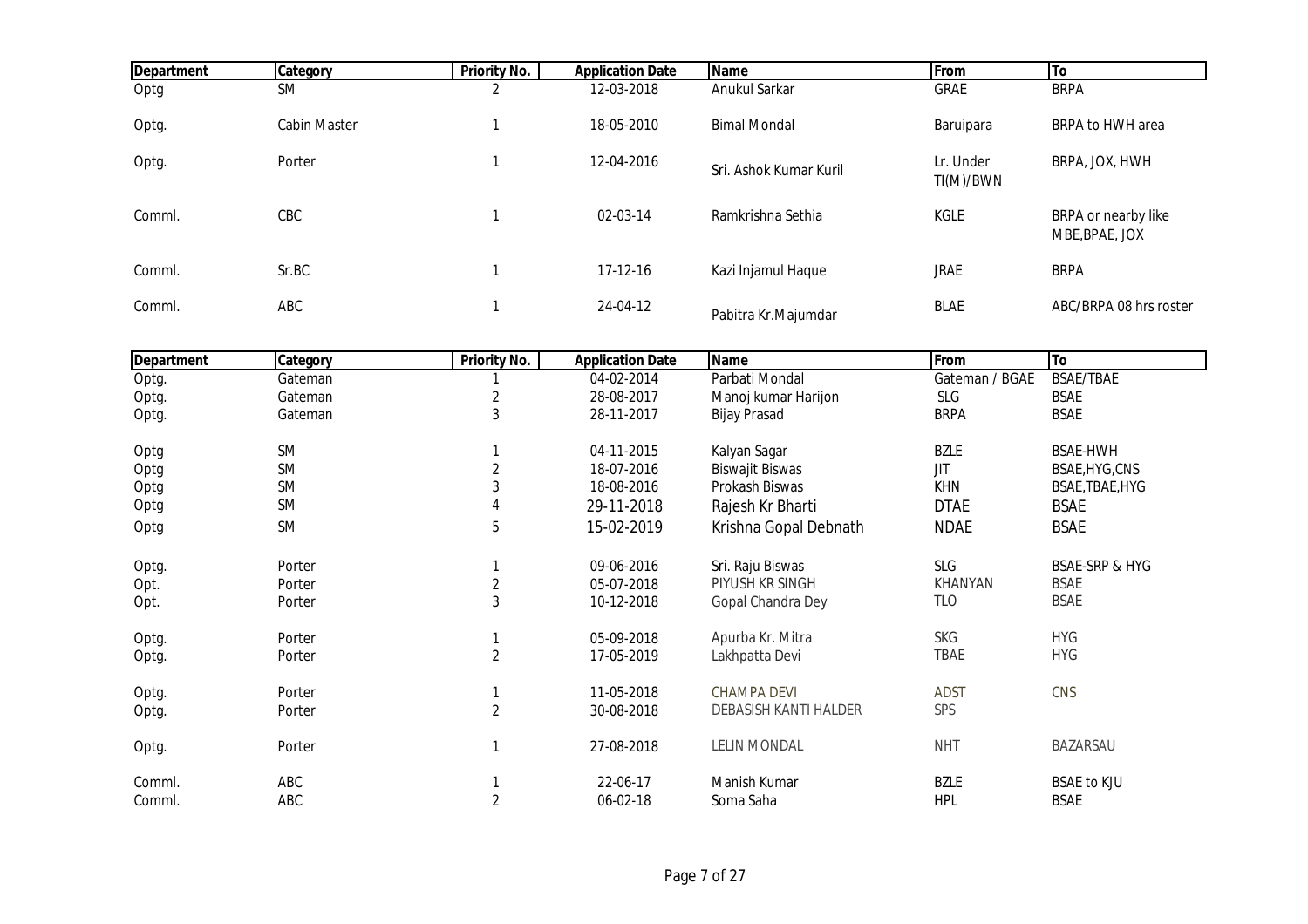| <b>Department</b> | Category          | <b>Priority No.</b> | <b>Application Date</b> | <b>Name</b>          | From        | To                           |
|-------------------|-------------------|---------------------|-------------------------|----------------------|-------------|------------------------------|
|                   |                   |                     |                         |                      |             |                              |
| Comml.            | <b>BS-I</b>       | $\mathbf{1}$        | 11-06-2018              | Kalo Sona Malo       | <b>BGF</b>  | <b>BSAE</b>                  |
| S&T               | Tech/III          | 1                   | 23-08-2018              | Pranoy Sarkar        | <b>BHR</b>  | <b>BSAE</b>                  |
| S&T               | Tech/III          | $\overline{2}$      | 06-09-2018              | Tarun Kr. Hazra      | MUG/CR      | <b>BSAE-JIT SECTION</b>      |
| <b>Department</b> | Category          | <b>Priority No.</b> | <b>Application Date</b> | <b>Name</b>          | From        | To                           |
| Optg.             | Cabinman/Pointman | 1                   | 18-12-2017              | Swapan Kr. KAR       | <b>PKR</b>  | <b>BSLE</b>                  |
|                   |                   |                     |                         |                      |             |                              |
| Optg.             | Gateman           | 1                   | 15-05-2017              | <b>Uttam Harizon</b> | <b>GKH</b>  | <b>BSLE</b>                  |
| Department        | Category          | <b>Priority No.</b> | <b>Application Date</b> | <b>Name</b>          | From        | To                           |
| Optg.             | Porter            | 1                   | 29-11-2017              | PARTHA DAS           | <b>BHR</b>  | <b>BTNG</b>                  |
|                   |                   |                     |                         |                      |             |                              |
| Optg              | <b>SM</b>         | 1                   | 23-02-2015              | Narendra Kumar Singh | <b>BHW</b>  | <b>BTNG/SYDL LLH/CC Link</b> |
|                   |                   |                     |                         |                      |             | Cab/BZL                      |
| Optg              | <b>SM</b>         | 2                   | 10-09-2018              | Satyajit Pal         | CRAE        | <b>BTNG</b>                  |
| Optg              | <b>SM</b>         | 3                   | 13-09-2018              | Manoj Kumar          | <b>HPL</b>  | <b>BTNG</b>                  |
| Optg              | <b>SM</b>         | 4                   | 24-09-2018              | Ayan Santra          | <b>PCQ</b>  | <b>BTNG</b>                  |
| Optg              | <b>SM</b>         | 5                   | 24-09-2018              | Debasish Das         | <b>TLO</b>  | <b>BTNG</b>                  |
| Optg              | <b>SM</b>         | 6                   | 10-10-2018              | Monoj Das            | <b>DKAE</b> | <b>BTNG</b>                  |
| Optg              | <b>SM</b>         | $\overline{7}$      | 04-03-2019              | Pavel Bagchi         | <b>KLP</b>  | <b>BTNG</b>                  |
|                   |                   |                     |                         |                      |             |                              |
| <b>Department</b> | Category          | <b>Priority No.</b> | <b>Application Date</b> | <b>Name</b>          | From        | <b>To</b>                    |
| Optg.             | Gateman           |                     | 27-05-2016              | Rabi Bera            | <b>BMAE</b> | BZL (belanagar)              |
| Optg.             | Gateman           | $\overline{c}$      | 12-07-2016              | Pradip Kumar         | <b>MLV</b>  | <b>BZL</b>                   |
| Optg.             | Gateman           | 3                   | 07-10-2017              | <b>Dilip Das</b>     | <b>BMAE</b> | <b>BZL</b>                   |
| Optg.             | Gateman           | 4                   | 18-01-2018              | <b>Bhaskar Naru</b>  | <b>MSAE</b> | <b>BZL</b>                   |
| Optg              | <b>SM</b>         | 1                   | 01-09-2015              | P. P. Mukhopadhyay   | <b>DKAE</b> | <b>BZL</b>                   |
| Optg              | <b>SM</b>         | $\overline{2}$      | 04-11-2016              | G.C.Porel            | <b>HWH</b>  | <b>BZL</b>                   |
| Optg              | <b>SM</b>         | 3                   | 13-01-2017              | Nihar Ranjan Ray     | <b>HWH</b>  | <b>BZL</b>                   |
| Optg              | <b>SM</b>         |                     | 19-12-2017              | Somnath Auddy        | <b>BMAE</b> | <b>BZL</b>                   |
| Optg              | <b>SM</b>         | 5                   | 11-01-2018              | Probir Kr Biswas     | CDAE        | <b>BZL</b>                   |
| Optg              | SM                | 6                   | 13-12-2018              | Kartick Sadhukhan    | KQU         | <b>BZL</b>                   |
| Optg              | <b>SM</b>         | $\overline{7}$      | 15-02-2019              | Siddhyatha Koley     | <b>BRPA</b> | <b>BZL</b>                   |
| Optg.             | Cabinman/Pointman | $\mathbf{1}$        | 05-05-2015              | Anil Kr. Oraon       | <b>MUG</b>  | <b>BZLE</b> (Bazarsau)       |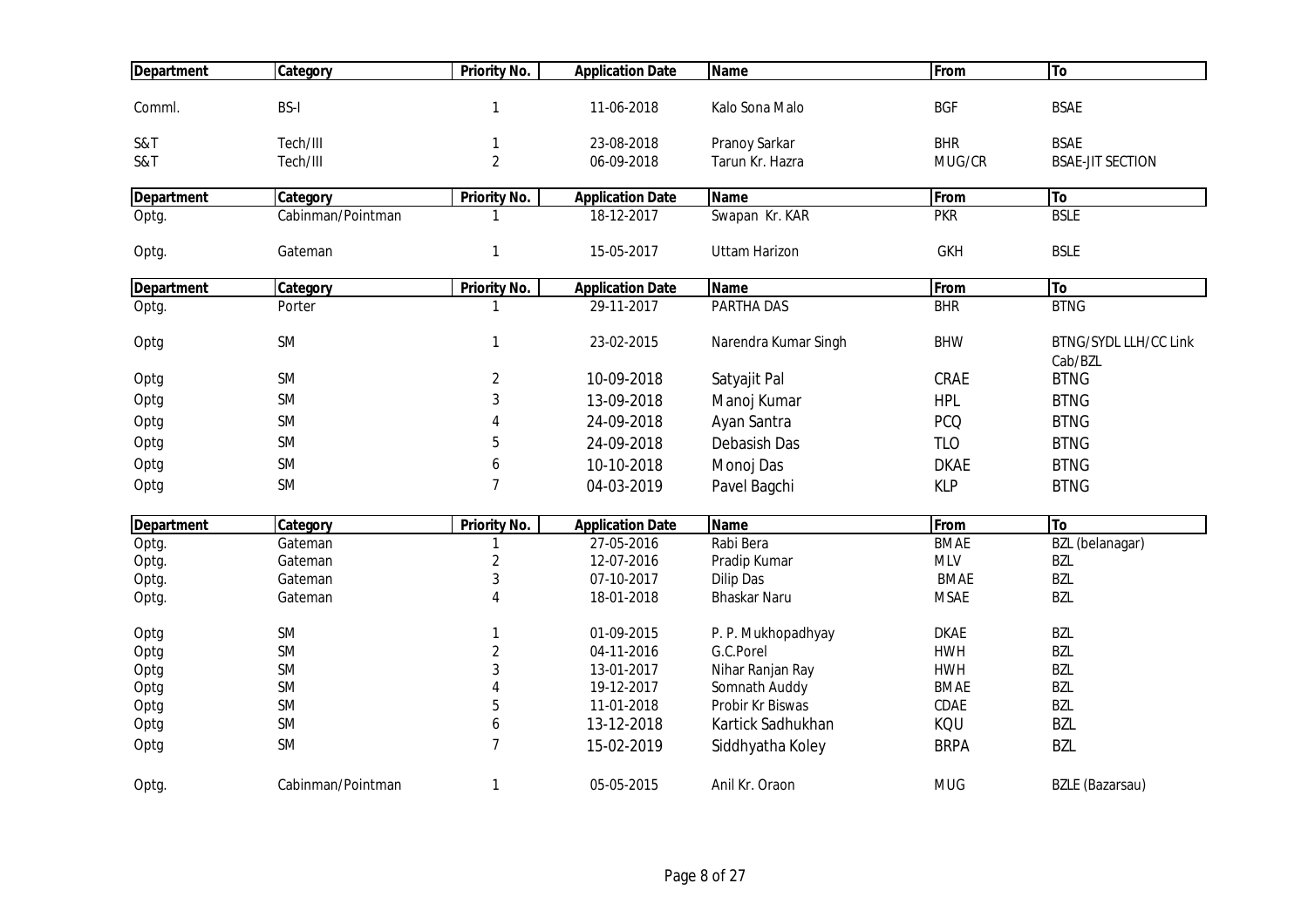| <b>Department</b> | Category        | <b>Priority No.</b> | <b>Application Date</b> | <b>Name</b>              | From        | To                      |
|-------------------|-----------------|---------------------|-------------------------|--------------------------|-------------|-------------------------|
| Comml.            | ABC             |                     | 04-10-16                | <b>Abdul Talib Khan</b>  | <b>RPH</b>  | Between BZL to DKAE     |
|                   |                 |                     |                         |                          |             |                         |
| <b>Department</b> | Category        | <b>Priority No.</b> | <b>Application Date</b> | <b>Name</b>              | From        | To                      |
| Optg              | <b>SM</b>       |                     | 04-05-2016              | <b>Tirthankar Mallik</b> | <b>DKAE</b> | CCL(E), BLY, BZL        |
| Optg              | SM              | $\overline{2}$      | 19-12-2017              | Naren Mondal             | <b>DKAE</b> | CCL(W)                  |
| Optg              | SM              | 3                   | 16-07-2018              | Rajib Manna              | CRAE        | CCL-W                   |
| Optg              | <b>SM</b>       | 4                   | 24-05-2018              | Shambhu Das              | CRAE        | CCL(W)                  |
| Optg              | SM              | 5                   | 30-11-2018              | Mitali Malakar           | <b>JOX</b>  | CCL(E)                  |
| Optg              | SM              | 6                   | 09-01-2019              | <b>Adeet Biswas</b>      | SPS         | CCL, W                  |
| Optg              | <b>SM</b>       | $\overline{7}$      | 01-02-2019              | <b>Susamoy Mandal</b>    | <b>JRAE</b> | CCL(E)                  |
| <b>Department</b> | Category        | <b>Priority No.</b> | <b>Application Date</b> | <b>Name</b>              | From        | To                      |
| Comml.            | <b>B.SUPVR.</b> |                     | 23-09-2008              | <b>PRABHAT DAS</b>       | <b>SHE</b>  | CGR                     |
| Comml.            | <b>B.SUPVR.</b> | $\overline{c}$      | 11-01-2013              | DHANANJOY MANJHI         | <b>GKH</b>  | CGR                     |
| Comml.            | <b>B.SUPVR.</b> | 3                   | 03-03-2018              | Kalo sona Malo           | <b>BGF</b>  | CGR                     |
| Comml.            | CBC             | 3                   | 18-08-2014              | Subhasis Bhattacharya    | <b>BHR</b>  | CGR                     |
| Comml.            | CCC             | 4                   | 10-05-2015              | Jaydeep Banerjee         | SNT         | CGR or nearer           |
| Comml.            | ABC             | 1                   |                         | Biplab Majumdar          | SALE        | CGR or near             |
| Optg              | SM              | $\mathbf{1}$        | 18-05-2015              | B. Bandyopadhyay         | <b>SHE</b>  | CGR, BHR, CNS           |
| Optg              | SM              | $\sqrt{2}$          | 08-06-2016              | Avishek Koley            | <b>PDA</b>  | CGR                     |
| Optg              | <b>SM</b>       | 3                   | 19-04-2017              | Ram Adhar Prasad         | CNS         | CGR, SHE as STN Manager |
| Optg              | <b>SM</b>       | 4                   | 15-05-2017              | Ashish Sarkar            | <b>SHE</b>  | CGR,CNS                 |
| Optg              | SM              | 5                   | 10-04-2018              | T.K.Banik                | <b>KMAE</b> | CGR                     |
| Optg              | SM              | 6                   | 23-08-2018              | S.K.Mondal               | <b>MUG</b>  | <b>CGR</b>              |
| Optg              | <b>SM</b>       | $\overline{7}$      | 20-09-2018              | Sanat Kr Rana            | <b>ADST</b> | CGR                     |
| Optg              | <b>SM</b>       | 8                   | 28-09-2018              | Palas Ch Das             | <b>MYM</b>  | CGR                     |
| Optg              | SM              | 9                   | 03-12-2018              | Amar Nath Saha           | <b>BAHW</b> | CGR                     |
| Optg              | SM              | $10$                | 04-02-2019              | Sumita Laha              | <b>HWH</b>  | CGR                     |
|                   |                 |                     |                         |                          |             |                         |
| Optg.             | Porter          | 1                   | 14-06-2016              | Sri. Munna Ram           | SLG         | CGR-BDC                 |
| Optg.             | Porter          | $\overline{2}$      | 17-07-2017              | Diwakar Thakur           | <b>MYM</b>  | CGR-UPA                 |
| S&T               | Tech-I (SIM)    | $\mathbf{1}$        | 10-02-2016              | Shyamal Chakraborty      | <b>BEQ</b>  | CGR or BDC/RRI          |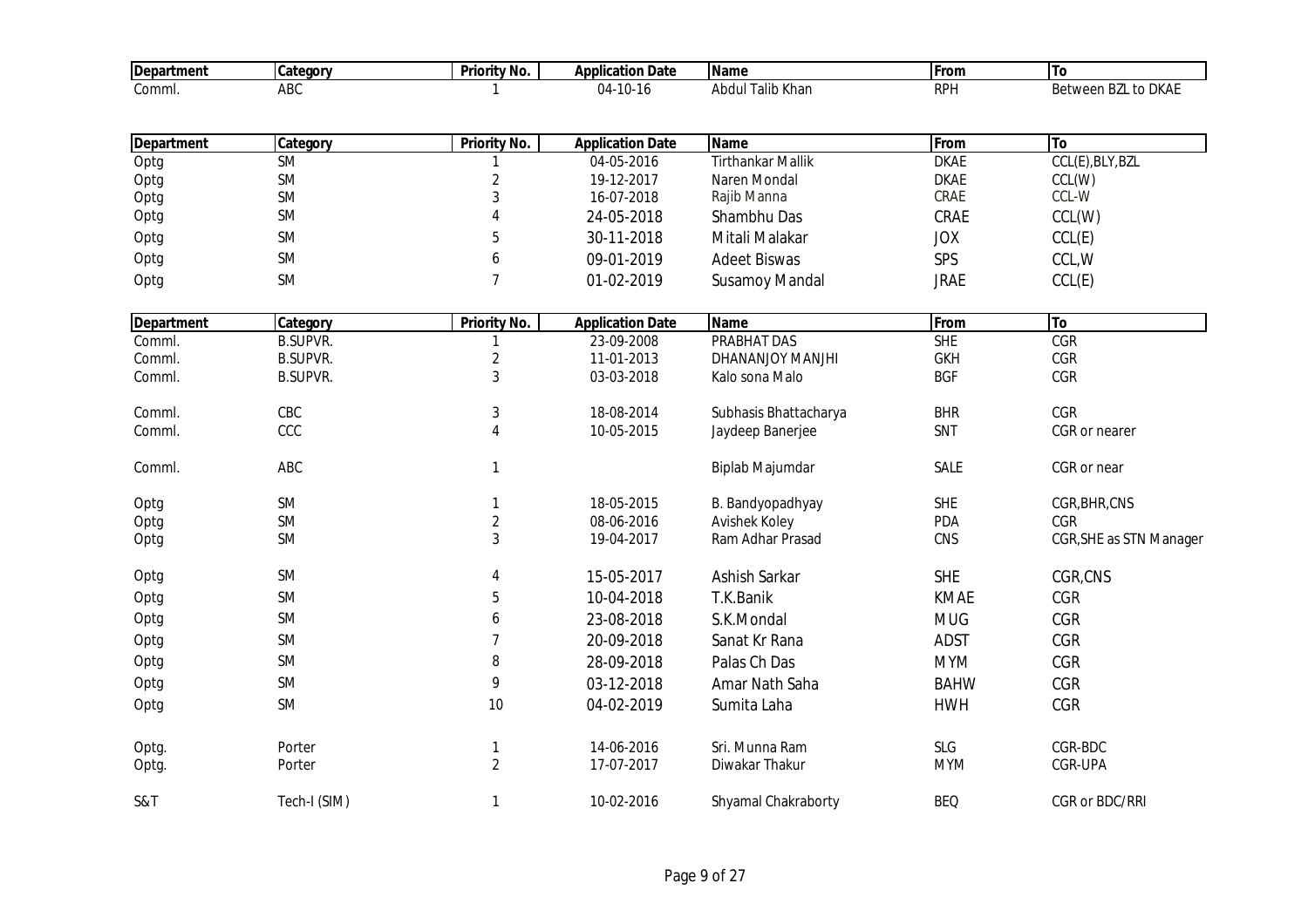| <b>Department</b> | Category  | <b>Priority No.</b> | <b>Application Date</b> | <b>Name</b>                | From        | To                   |
|-------------------|-----------|---------------------|-------------------------|----------------------------|-------------|----------------------|
| <b>Department</b> | Category  | <b>Priority No.</b> | <b>Application Date</b> | <b>Name</b>                | From        | To                   |
| Comml.            | <b>BS</b> |                     | 05-03-2018              | Dhurjati Biswas            | <b>TBAE</b> | CPAE                 |
|                   |           |                     |                         |                            |             |                      |
| <b>Department</b> | Category  | Priority No.        | <b>Application Date</b> | <b>Name</b>                | From        | To                   |
| Optg.             | Gateman   | 1                   | 12-01-2017              | Nirmal Pasad               | AZ          | CTR (Chatra)         |
|                   |           |                     |                         |                            |             |                      |
| <b>Department</b> | Category  | <b>Priority No.</b> | <b>Application Date</b> | <b>Name</b>                | From        | To                   |
| Optg.             | Porter    | 1                   | 13-07-2016              | Sri. Uttam Biswas          | SALE        | <b>CWLE</b>          |
| Optg.             | Porter    | $\overline{2}$      | 27-07-2016              | Sri. Pankaj Kr. Chourasiya | <b>BZLE</b> | <b>CWLE</b>          |
| Optg              | SM        | $\mathbf{1}$        | 06-07-2017              | <b>B.K.Biswas</b>          | <b>TYAE</b> | <b>CWLE</b>          |
|                   |           |                     |                         |                            |             |                      |
| <b>Department</b> | Category  | <b>Priority No.</b> | <b>Application Date</b> | <b>Name</b>                | From        | To                   |
| Optg              | <b>SM</b> |                     | 28-10-2014              | Subhas Bhowmik             | <b>CDAE</b> | Diara/Singur/Nalikul |
| Optg              | SM        | $\sqrt{2}$          | 05-01-2016              | Pradeep Kr Thakur          | AMBG        | <b>DEA</b>           |
| Optg              | <b>SM</b> | 3                   | 22-11-2018              | S.K.Sinha                  | AMBG        | <b>DEA</b>           |
| Optg              | <b>SM</b> | 4                   | 08-01-2019              | <b>Biswajit Samadder</b>   | KQU         | <b>DEA</b>           |
| Optg              | <b>SM</b> | 5                   | 28-02-2019              | Mukta Ram Pal              | <b>NKL</b>  | <b>DEA</b>           |
|                   |           |                     |                         |                            |             |                      |
| Optg.             | Gateman   | 1                   | 14-06-2016              | Prem Shankar Tripathy      | AMBG        | <b>DEA</b>           |
| Optg.             | Gateman   | $\sqrt{2}$          | 12-12-2016              | Rajesh Kumar Jaiswara      | <b>BSLE</b> | <b>DEA to TAK</b>    |
| Optg.             | Gateman   | 3                   | 27-01-2017              | <b>Biswajit Biswas</b>     | SALE        | DEA-HPL              |
|                   |           |                     |                         |                            |             |                      |
| Comml.            | CBC       | 1                   | 24-07-13                | Biswajit Pan               | <b>SKG</b>  | ABC/DEARAH           |
|                   |           |                     |                         |                            |             |                      |
| Comml.            | Sr.BC     | 1                   | 17-07-16                | Andriyas Topno             | AMBG        | <b>DEARA</b>         |
| Comml.            | ABC       | 1                   | 26-06-13                | Andriyas Topno             | AMBG        | ABC/Dearah           |
|                   |           |                     |                         |                            |             |                      |
| Comml.            | <b>BS</b> | 1                   | 12-11-2018              | Rameswar Mahali            | AMBG        | <b>HPL</b>           |
|                   |           |                     |                         |                            |             |                      |
| S&T               | Helper    | $\mathbf{1}$        | 23-10-2018              | Abhishek Kundu             | KQU         | <b>HPL</b>           |
| Optg.             | <b>SM</b> | $\mathbf{1}$        | 28-02-2019              | Kamal Kr Das               | <b>BOI</b>  | <b>HPL</b>           |
|                   |           |                     |                         |                            |             |                      |
| Optg.             | Porter    | 1                   | 02-07-2019              | <b>Biplab Hazra</b>        | <b>NRX</b>  | <b>HPL</b>           |
|                   |           |                     |                         |                            |             |                      |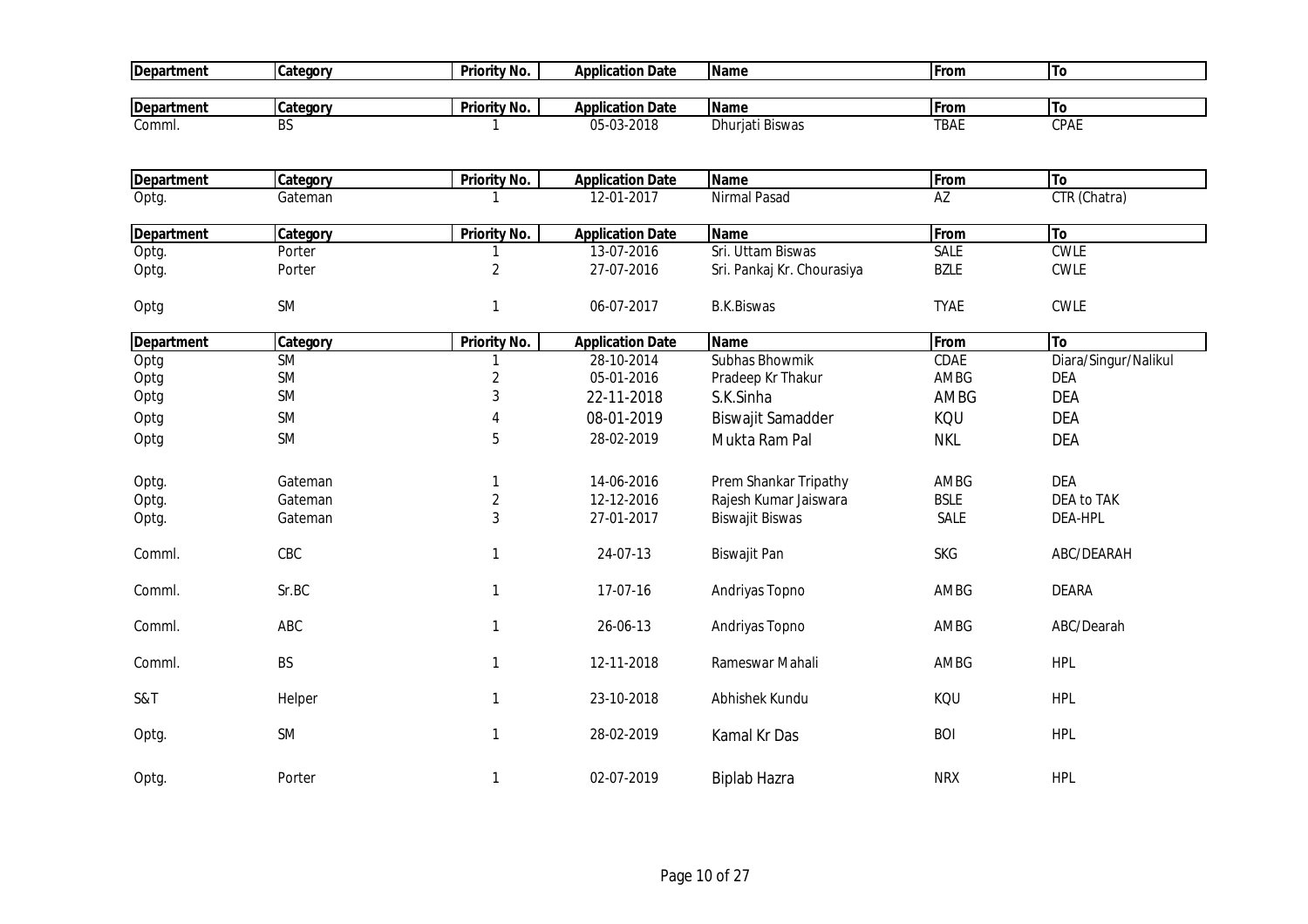| <b>Department</b> | Category          | <b>Priority No.</b> | <b>Application Date</b> | <b>Name</b>                 | From        | To                 |
|-------------------|-------------------|---------------------|-------------------------|-----------------------------|-------------|--------------------|
| <b>Department</b> | Category          | Priority No.        | <b>Application Date</b> | <b>Name</b>                 | From        | To                 |
| Optg              | <b>SM</b>         |                     | 15-07-2016              | Tathagata Kotal             | <b>BSLE</b> | DEH-Gokulnagar     |
| Optg              | SM                | $\overline{c}$      | 09-08-2016              | Arun Kr Singh               | GRAE        | DEH-TAK, ADST-PDA  |
| Optg              | <b>SM</b>         | 3                   | 10-10-2017              | Subhash Kumar               | <b>NGF</b>  | DEH                |
|                   |                   |                     |                         |                             |             |                    |
| <b>Department</b> | Category          | <b>Priority No.</b> | <b>Application Date</b> | <b>Name</b>                 | From        | <b>To</b>          |
| Optg.             | Porter            |                     | 22-09-2015              | Sri. Susanta Kumar Pramanik | <b>PSAE</b> | DHAE (dainhat)     |
| Optg.             | Porter            | $\overline{2}$      | 10-03-2015              | Smt. Maya debi Hela         | <b>LKX</b>  | DHAE-PTAE          |
| Optg.             | Porter            | 1                   | 03-05-2019              | Sukhen Ghosh                | <b>NHT</b>  | <b>PTAE</b>        |
|                   |                   |                     |                         |                             |             |                    |
| Optg.             | Porter            | 1                   | 11-12-2018              | Sonatan Murmu               | <b>BFZ</b>  | <b>PSAE</b>        |
| Optg.             | Porter            | $\overline{2}$      | 10-06-2019              | Asim Kumar Mondal           | Gangpur     | <b>PSAE</b>        |
| Optg.             | <b>SM</b>         | 1                   | 28-08-2018              | Arindam Mondal              | <b>SALE</b> | <b>PSAE</b>        |
| Optg.             | <b>SM</b>         | $\overline{2}$      | 15-01-2019              | Paramesh Debnath            | <b>KAN</b>  | <b>PSAE</b>        |
|                   |                   |                     |                         |                             |             |                    |
| <b>Department</b> | Category          | <b>Priority No.</b> | <b>Application Date</b> | <b>Name</b>                 | From        | To                 |
| Optg.             | Cabinman/Pointman | 1                   | 10-09-2015              | Sk. Fazlur Rahaman          | <b>NKL</b>  | <b>DTAE</b>        |
| Optg.             | Cabinman/Pointman | $\overline{2}$      | 08-11-2016              | Rabi Shaw                   | <b>DBP</b>  | DTAE-BGNA          |
| Optg              | SM                | 1                   | 15-05-2015              | Manas Kumar                 | <b>BGRA</b> | DTAE-Jirat         |
| Optg              | <b>SM</b>         | $\overline{2}$      | 15-09-2015              | Amar Kr Tiwari              | <b>BZLE</b> | DTAE-KMAE          |
| Optg              | <b>SM</b>         | 3                   | 30-09-2015              | Arun Basak                  | <b>TYAE</b> | DTAE-KMAE          |
| Optg              | <b>SM</b>         | 4                   | 28-02-2019              | Sabyasachi Halder           | <b>PTAE</b> | <b>DTAE</b>        |
|                   |                   |                     |                         |                             |             |                    |
| Optg.             | Porter            | 1                   | 07-03-2018              | Debasis Mondal              | <b>PTAE</b> | <b>DTAE</b>        |
| <b>Department</b> | Category          | <b>Priority No.</b> | <b>Application Date</b> | <b>Name</b>                 | From        | To                 |
| Optg              | <b>SMR</b>        |                     | 13-11-2014              | Dilip Kumar Mondal          | <b>KWAE</b> | Gangatikuri        |
| <b>Department</b> | Category          | <b>Priority No.</b> | <b>Application Date</b> | <b>Name</b>                 | From        | To                 |
| Optg              | <b>SM</b>         | 1                   | 12-03-2015              | Pronab Kr Sarkar            | <b>KMAE</b> | Garifa-BDC         |
| Optg              | SM                | 2                   | 28-04-2015              | Sandip Brahma               | <b>BFZ</b>  | Garifa-Jirat       |
| Optg              | SM                | 3                   | 29-12-2016              | Shambhu Das                 | CRAE        | Garifa             |
| Optg              | SM                | 4                   | 28-11-2017              | <b>Adeet Biswas</b>         | SPS         | <b>GFAE</b>        |
| Optg              | <b>SM</b>         | 5                   | 07-06-2018              | R.P.Tatawa                  | CNS         | <b>GFAE</b>        |
| Optg.             | Porter            | 1                   | 14-03-2016              | Sri. Biswajit Mandal        | <b>PLAE</b> | GFAE-BDC, TBAE-MUU |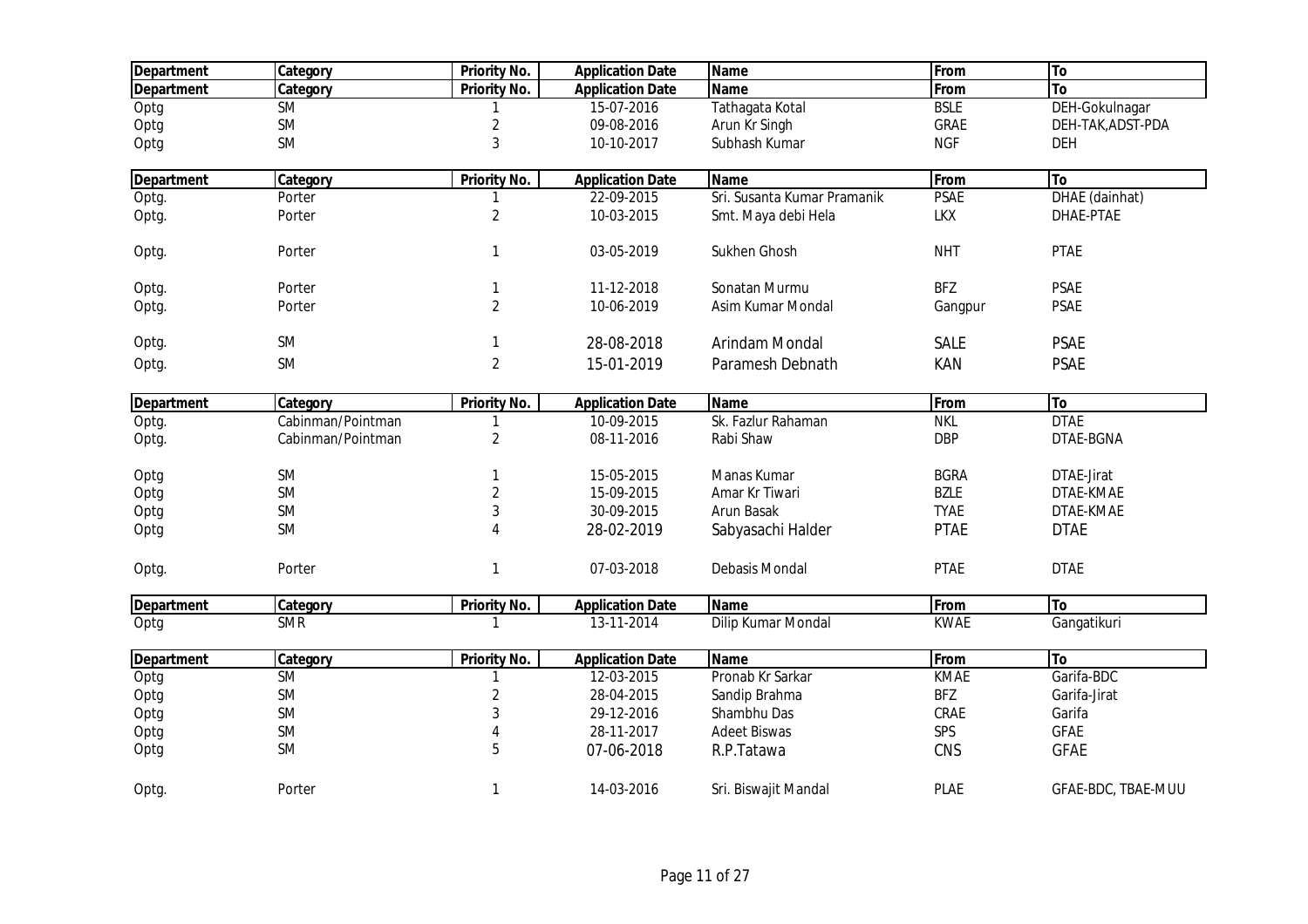| <b>Department</b> | Category          | <b>Priority No.</b> | <b>Application Date</b> | <b>Name</b>                 | From                   | To                                    |
|-------------------|-------------------|---------------------|-------------------------|-----------------------------|------------------------|---------------------------------------|
| Optg.             | Porter            | 2                   | 15-07-2016              | Sri. Labanya Prokash Biswas | Lr. Under<br>TI(M)/BWN | GFAE, HYG, BSAE, BDC &<br><b>TBAE</b> |
| Optg.             | Porter            | 3                   | 10-07-2017              | <b>SUBHAJIT SHAW</b>        | <b>PDA</b>             | <b>TBAE</b>                           |
| <b>Department</b> | Category          | <b>Priority No.</b> | <b>Application Date</b> | <b>Name</b>                 | From                   | To                                    |
| Optg.             | Porter            | 1                   | 20-03-2018              | Gayatri Majhi               | <b>KWAE</b>            | GGLE                                  |
| <b>Department</b> | Category          | <b>Priority No.</b> | <b>Application Date</b> | <b>Name</b>                 | From                   | To                                    |
| Optg.             | Gateman           | 1                   | 22-06-2016              | Pradip Chattopadhyay        | <b>PCQ</b>             | <b>GKH, KAN, BWN</b>                  |
| Optg.             | Gateman           | $\overline{2}$      | 13-10-2017              | Arjun Hansda                | <b>GRP</b>             | <b>GKH</b>                            |
| Optg.             | Porter            | $\mathbf{1}$        | 13-06-2018              | Pradip Dutta                | <b>RSLR</b>            | <b>GKH</b>                            |
| Comml.            | CS-I              | $\mathbf{1}$        | 11-01-17                | Dilip Kr Das                | <b>BWN(P</b>           | <b>GKH</b>                            |
| Comml.            | ABC               | 1                   | 03-09-16                | Sukhen Mondal               | <b>SALE</b>            | <b>GKG-SNT</b>                        |
| <b>Department</b> | Category          | <b>Priority No.</b> | <b>Application Date</b> | <b>Name</b>                 | From                   | To                                    |
| Optg              | SM                | 1                   | 15-06-2015              | Nanda Kishore Sharma        | TI/RPH                 | <b>GMAN</b>                           |
| Optg              | <b>SM</b>         | 2                   | 19-01-2016              | Prasanta Kr Nirala          | <b>NHT</b>             | <b>GMAN, PKR</b>                      |
| Optg              | <b>SM</b>         | 3                   | 13-06-2018              | Om Kumar                    | <b>BSBR</b>            | <b>GMAN</b>                           |
| Optg              | <b>SM</b>         |                     | 24-12-2018              | Manish Kumar                | <b>NHT</b>             | <b>GMAN</b>                           |
| Optg              | <b>SM</b>         | 5                   | 27-12-2018              | Sumit Kumar                 | <b>CTR</b>             | <b>GMAN</b>                           |
| <b>Department</b> | Category          | <b>Priority No.</b> | <b>Application Date</b> | <b>Name</b>                 | From                   | To                                    |
| Optg.             | Cabinman/Pointman |                     | 10-01-2018              | Ratan Mondal                | BFZ                    | <b>GNND</b>                           |
| <b>Department</b> | Category          | <b>Priority No.</b> | <b>Application Date</b> | <b>Name</b>                 | From                   | To                                    |
| Comml.            | CBC/BS-I          | 1                   | 23-09-2016              | ARUN KR. HALDER             | <b>SRP</b>             | <b>GPAE</b>                           |
| S&T               | Helper            | 1                   | 30-11-2018              | Ramesh Singha               | <b>MSAE</b>            | <b>GPAE</b>                           |
| Optg              | Helper            | $\mathbf{1}$        | 07-02-2019              | Debopam Das                 | <b>DHAE</b>            | <b>GPAE</b>                           |
| <b>Department</b> | Category          | <b>Priority No.</b> | <b>Application Date</b> | <b>Name</b>                 | From                   | To                                    |
| Engg.             | Trackman-IV       |                     |                         | Santosh Baske               | BWN/W                  | <b>GRAE</b>                           |
| Engg.             | Trackman-IV       | $\overline{2}$      |                         | Abhijit Pal                 | BWN/E                  | <b>GRAE</b>                           |
| Engg.             |                   |                     |                         |                             |                        |                                       |
| Engg.             | TM-IV (Keyman)    | 1                   |                         | Gurupada Soren              | <b>PDA</b>             | GRAE                                  |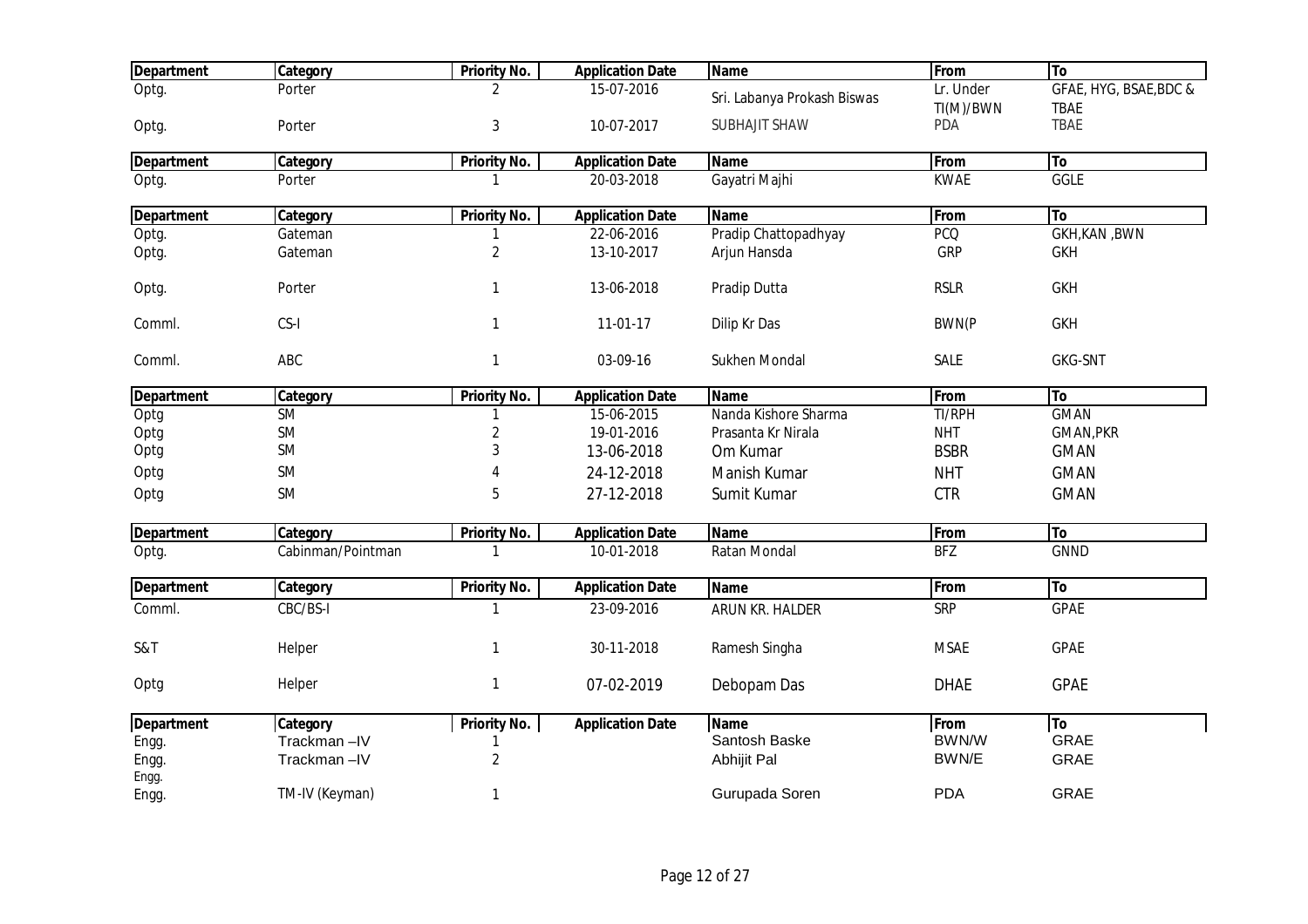| <b>Department</b> | Category      | <b>Priority No.</b> | <b>Application Date</b> | <b>Name</b>           | From        | To                     |
|-------------------|---------------|---------------------|-------------------------|-----------------------|-------------|------------------------|
| Comml.            | CBC           |                     | 17-03-18                | Sujata Chatterjee     | <b>KWAE</b> | <b>GRAE</b>            |
| S&T               | Helper        | 1                   | 20-08-18                | Ram Singh             | SNT         | GRAE                   |
| <b>Department</b> | Category      | <b>Priority No.</b> | <b>Application Date</b> | <b>Name</b>           | From        | To                     |
| Optg              | <b>SM</b>     | 1                   | 17-08-2017              | Bijay Kr Srivastav    | <b>GRAE</b> | GRP (Gangpur)          |
| Optg              | <b>SM</b>     | $\overline{2}$      | 01-09-2017              | Subhash Ch Bose       | CRAE        | GRP, BWN               |
| Optg              | sm            | 3                   | 23-11-2017              | Sushanta Mukhopadhyay | AMBG        | <b>GRP</b>             |
| Optg.             | Gateman       | $\mathbf{1}$        | 21-07-2017              | Shibbu Bagdi          | <b>PCQ</b>  | <b>GRP-PLAE</b>        |
| <b>Department</b> | Category      | <b>Priority No.</b> | <b>Application Date</b> | <b>Name</b>           | From        | To                     |
| Comml.            | CBC/BS-I      | 1                   | 17-11-2008              | HARI CHANDRA MURMU    | <b>JOX</b>  | HMZ                    |
| Comml.            | CBC/BS-I      | $\overline{c}$      | 20-02-2012              | SUDHIR MONDAL         | <b>BOI</b>  | HMZ                    |
| Comml.            | CBC/BS-I      | 3                   | 11-01-2013              | DHANANJOY MANJHI      | <b>GKH</b>  | HMZ                    |
| Comml.            | CBC/BS-I      | 4                   | 26-09-2016              | CHITRA BHAKAT         | <b>TAK</b>  | HMZ                    |
| Comml.            | CBC/BS-I      | 5                   | 26-04-2017              | <b>TARUN DAS</b>      | <b>BOY</b>  | HMZ                    |
| Comml.            | CBC           | $\mathbf{1}$        | 28-04-15                | Prabir Kr. Das        | HMZ         | HMZ-UPA                |
| <b>Department</b> | Category      | <b>Priority No.</b> | <b>Application Date</b> | <b>Name</b>           | From        | To                     |
| Engg.             | TM-IV/GK      |                     | 12-01-2017              | Sukla Manna           | <b>NHT</b>  | <b>HWH</b>             |
| Engg.             | TM-IV/GK      | $\overline{c}$      | 15-02-2017              | Chunilal Turah        | <b>PKR</b>  | <b>HWH</b>             |
| Optg.             | Porter        | 1                   | 03-05-2016              | Sri. Moloy Kr. Roy    | <b>BOI</b>  | HWH, DKAE or JOX       |
| Optg.             | Porter        | $\overline{2}$      | 03-10-2016              | Konika De Kundu       | <b>TAK</b>  | HWH, including TAK Br. |
|                   |               |                     |                         |                       |             |                        |
| <b>Department</b> | Category      | <b>Priority No.</b> | <b>Application Date</b> | <b>Name</b>           | From        | To                     |
| Comml.            | CBC/BS-I      | 1                   | 29-06-2017              | ARUN KR. HALDER       | <b>SRP</b>  | <b>HYG</b>             |
| Comml.            | Comml. Porter | $\mathbf{1}$        | 30-08-2017              | Rubi Banerjee         | KQU         | HYG, SRP, HWH          |
| Comml.            | Peon          | 1                   | 09-02-2015              | LIPIKA iswas          | <b>DMLE</b> | <b>HGY</b>             |
| Optg              | <b>SM</b>     | 1                   | 07-07-2010              | Partha Pratim Bhaumik | <b>BMAE</b> | HYG, Garifa            |
| Optg              | <b>SM</b>     | $\overline{2}$      | 06-09-2011              | Mritunjoy Biswas      | KMAE        | <b>HYG</b>             |
| Optg              | SM            | 3                   | 09-07-2013              | Amit Kumar Biswas     | <b>BAHW</b> | HYG/Tribeni            |
| Optg              | <b>SM</b>     | 4                   | 16-08-2014              | Subir Das             | ABKA        | <b>HYG</b>             |
|                   |               |                     |                         |                       |             |                        |
| Optg              | SM            | 5                   | 02-02-2016              | Dilip Kundu           | SYAE        | HYG, BDC               |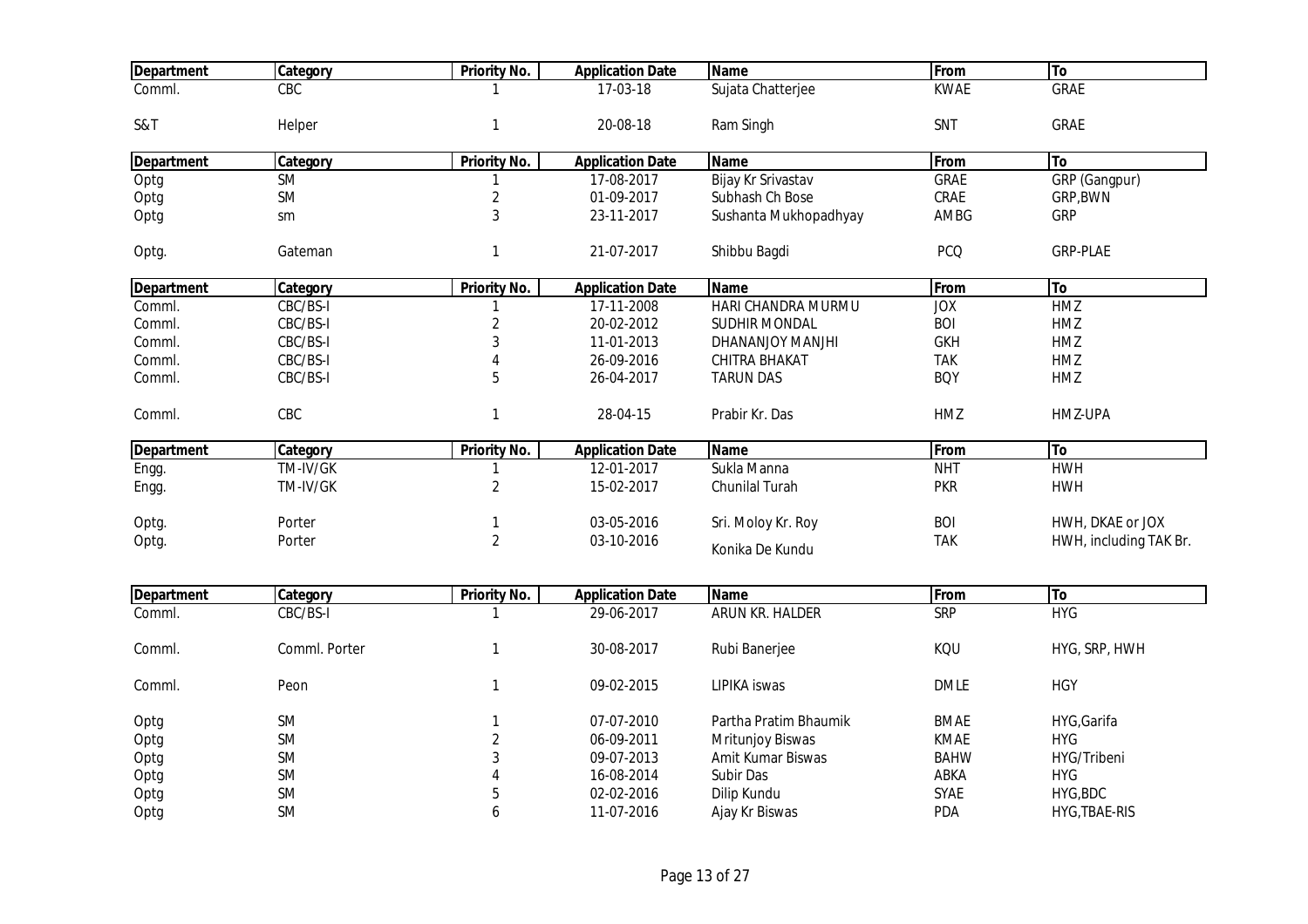| <b>Department</b> | Category            | <b>Priority No.</b> | <b>Application Date</b> | <b>Name</b>           | From        | To                                    |
|-------------------|---------------------|---------------------|-------------------------|-----------------------|-------------|---------------------------------------|
| Optg              | <b>SM</b>           |                     | 16-02-2017              | Sudeb Biswas          | <b>BSAE</b> | <b>HYG</b>                            |
| Optg              | SM                  | 8                   | 27-02-2017              | Amrendra Kr Sharma    | <b>BMAE</b> | HYG, CNS, CGR, SHE, HWH               |
| Optg              | SM                  | 9                   | 31-03-2017              | Rajkumar Ram          | <b>TAK</b>  | <b>HYG</b>                            |
| Optg              | SM                  | 10                  | 14-08-2017              | Samir Saha            | TI/BDC      | HYG, TBAE-BHR                         |
| Optg              | SM                  | 11                  | 01-09-2017              | Sanjay Sarkar         | SAME        | HYG, BDC-HWH                          |
| Optg              | <b>SM</b>           | 12                  | 07-02-2019              | Nayab Hussain         | SIU         | <b>HYG</b>                            |
| Engg.             | TM-IV/GK            | $\mathbf{1}$        | 04-06-2018              | <b>Kabirul Mondal</b> | BWN/W       | SSE/P.Way/BDC(Hooghly<br>Ghat)        |
| S&T               | Helper              | $\mathbf{1}$        | 08-05-2018              | Poonam Show           | GPAE        | <b>HYG</b>                            |
| <b>Department</b> | Category            | <b>Priority No.</b> | <b>Application Date</b> | <b>Name</b>           | From        | To                                    |
| Optg.             | Porter              |                     | 16-04-2019              | Rahul Bade            | CRAE        | <b>JOX</b>                            |
| Optg.             | SM                  | $\mathbf{1}$        | 28-02-2019              | Abhishek Roy          | <b>JTL</b>  | <b>JOX</b>                            |
| Comml.            | CGC                 | 1                   | 20-06-12                | Pritam Kr.Ghosh       | <b>RPH</b>  | JOX/DKAE goods                        |
| Comml.            | Sr.BC               | $\sqrt{2}$          | 24-01-18                | Vikash Kumar          | PBZ         | <b>JOX</b>                            |
| <b>Department</b> | Category            | <b>Priority No.</b> | <b>Application Date</b> | <b>Name</b>           | From        | To                                    |
| Optg.             | Porter              |                     | 27-02-2018              | Satyen Nandi          | CDAE        | <b>JIT</b>                            |
| Optg.             | Porter              | $\sqrt{2}$          | 10-04-2018              | Prosenjit Biswas      | <b>MGAE</b> | JIT                                   |
| S&T               | Tech/III/SIM        | $\mathbf{1}$        | 18-03-2019              | Tarun Kr. Hazra       | <b>MUG</b>  | <b>JIT</b>                            |
| Optg.             | Porter              | $\mathbf{1}$        | 18-02-2019              | Subrata Shaw          | KQU         | CDAE                                  |
| Optg.             | Porter              | $\mathbf{1}$        | 05-02-2019              | SK Aspen Ali          | <b>BDC</b>  | <b>KJNA</b>                           |
| <b>Department</b> | Category            | <b>Priority No.</b> | <b>Application Date</b> | <b>Name</b>           | From        | To                                    |
| Optg.             | <b>Cabin Master</b> | -1                  | 02-05-2014              | Lakshmi Ram           | <b>BOI</b>  | <b>JRAE</b>                           |
| Comml.            | BS                  | $\mathbf{1}$        | 9-12-2013, 12-9-14      | Mahabir Oraon         | SRP         | Any stn between JRAE to<br><b>BWN</b> |
| <b>Department</b> | Category            | <b>Priority No.</b> | <b>Application Date</b> | <b>Name</b>           | From        | To                                    |
| Optg              | <b>SM</b>           | $\mathbf{1}$        | 07-09-2017              | Saurabh Kumar         | <b>JTL</b>  | KJRA, BGNA, Negun                     |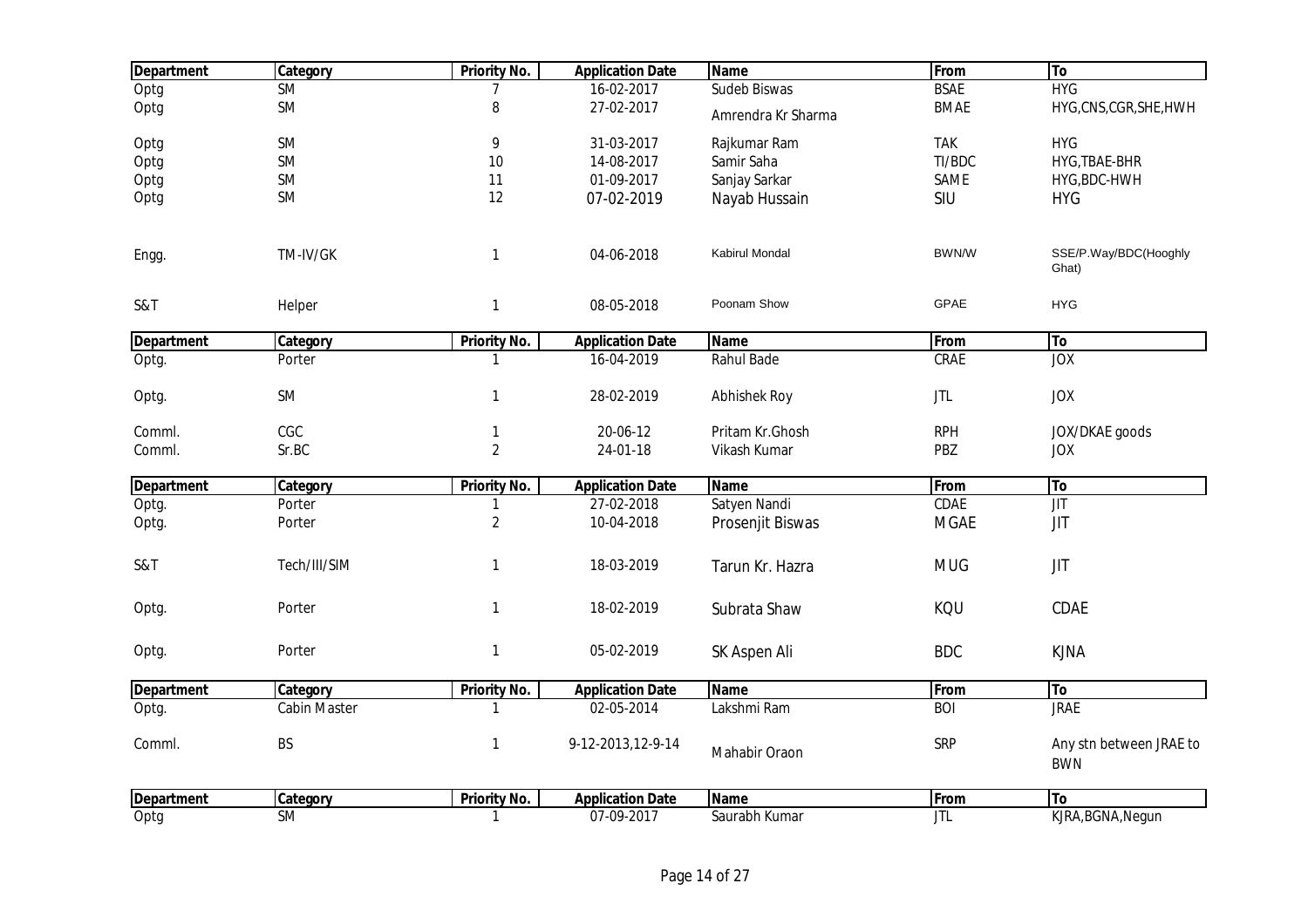| <b>Department</b> | Category          | <b>Priority No.</b> | <b>Application Date</b> | <b>Name</b>           | From        | To                                    |
|-------------------|-------------------|---------------------|-------------------------|-----------------------|-------------|---------------------------------------|
| Optg              | <b>SM</b>         | 2                   | 22-01-2019              | Sk.Mokbul Hossain     | <b>NGX</b>  | <b>KJRA</b>                           |
| <b>Department</b> | Category          | Priority No.        | <b>Application Date</b> | <b>Name</b>           | From        | To                                    |
| Optg.             | Cabinman/Pointman | 1                   | 29-09-2015              | Sk. Samir Ali         | <b>BEQ</b>  | <b>KAN</b>                            |
| Comml.            | ABC               | 1                   | 15-10-15                | Umesh Kumar Rana      | SALE        | KAN/TIT/ GRP/SKG                      |
| Comml.            | ABC               | $\overline{2}$      | 04-09-17                | Rahul Kumar Raman     | <b>TAK</b>  | KAN,                                  |
| Comml.            | Sr.BC             | $\mathbf{1}$        | 25-11-13                | Kaji Injamul Hoque    | <b>JRAE</b> | ABC-TIT/KAN                           |
| Optg.             | <b>SM</b>         | $\mathbf{1}$        | 08-01-2019              | Ajay Singh            | AZ          | KAN                                   |
| <b>Department</b> | Category          | <b>Priority No.</b> | <b>Application Date</b> | <b>Name</b>           | From        | To                                    |
| Optg.             | Porter            |                     | 09-05-2018              | <b>MINSARUL SK</b>    | AZ          | <b>KGLE</b>                           |
| Optg.             | Porter            | $\overline{2}$      | 26-04-2019              | Naba Kumar Mandal     | CWLE        | KGLE                                  |
| Comml.            | CPC               | 1                   | 14-07-14                | Chandra Sekhar Hazra  | <b>BWN</b>  | ABC/KGLE                              |
| Comml.            | Sr. BC            | $\mathbf{1}$        | 24-03-2014              | Niloy Sinha           | BAA         | KGLE                                  |
| <b>Department</b> | Category          | <b>Priority No.</b> | <b>Application Date</b> | Name                  | From        | <b>To</b>                             |
| Optg              | <b>SM</b>         | 1                   | 26-02-2016              | Tapas Kr Das          | SDI         | Kirnahar, Lavpur                      |
| <b>Department</b> | Category          | <b>Priority No.</b> | <b>Application Date</b> | <b>Name</b>           | From        | To                                    |
| Comml.            | CBC               | $\mathbf{1}$        | 30-12-15                | Sanjay Kumar Paswan   | <b>DHAE</b> | KJU, BDC, CGR                         |
| Comml.            | Sr.Bc             | $\mathbf{1}$        | 27-10-16                | Dipak Kumar Mondal    | <b>NDAE</b> | KJU to BSAE                           |
| Comml.            | CLRCC under TI    | $\mathbf{1}$        | 06-05-13                | Siya Ram Jaiswal      | <b>BDC</b>  | Kuntighat, Hooghlyghat,<br><b>HWH</b> |
| Comml.            | <b>BS</b>         | $\mathbf{1}$        | 22-01-19                | Gauranga Sekha Mandal | <b>RSLR</b> | <b>KJU</b>                            |
| <b>Department</b> | Category          | <b>Priority No.</b> | <b>Application Date</b> | <b>Name</b>           | From        | To                                    |
| Optg.             | Gateman           |                     | 25-03-2011              | Dinabandhu Rajak      | <b>RJG</b>  | <b>KLP</b>                            |
| Optg.             | Porter            | $\mathbf{1}$        | 31-01-2018              | <b>BARUN BISWAS</b>   | <b>NRX</b>  | <b>KMAE</b>                           |
| Optg.             | Porter            | $\overline{2}$      | 18-05-2018              | Basudev Goswami       | <b>GGLE</b> | KMAE                                  |
| Optg.             | Porter            | 1                   | 28-09-2018              | Mousumi Banerjee      | <b>KHN</b>  | SYAE                                  |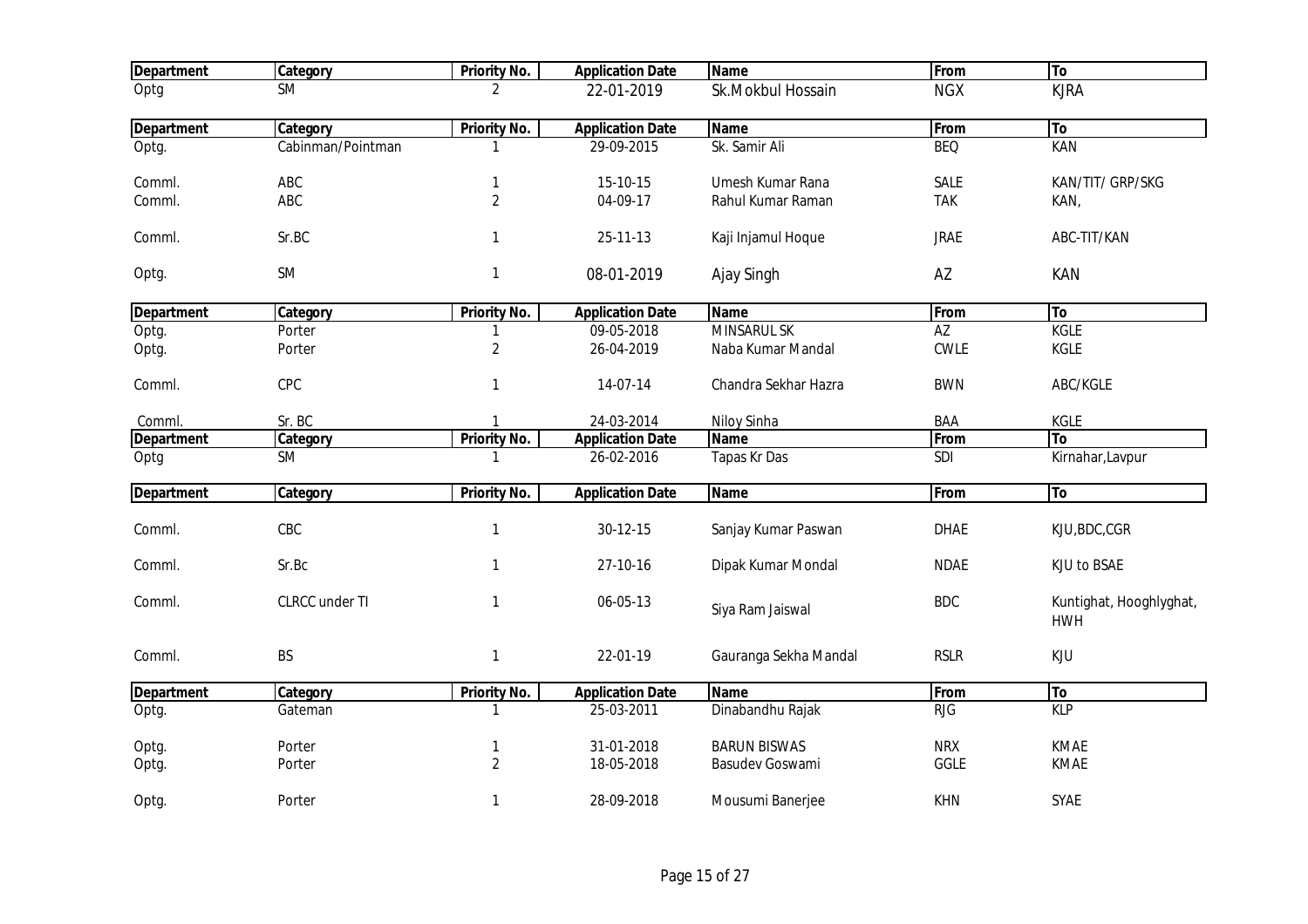| <b>Department</b> | Category  | <b>Priority No.</b> | <b>Application Date</b> | <b>Name</b>               | From        | To                 |
|-------------------|-----------|---------------------|-------------------------|---------------------------|-------------|--------------------|
| Optg.             | Porter    | 2                   | 04-02-2019              | Tushar Kanti Ghosh        | <b>HPL</b>  | <b>SYAE</b>        |
| Optg.             | Porter    | 3                   | 07-03-2019              | SUDHANSHU SEKHARA PRADHAN | <b>BOI</b>  | SYAE               |
| Optg              | SM        | 1                   | 27-03-2015              | R.S.Yadav                 | GSGB        | KMAE-ABKA          |
| Optg              | SM        | $\overline{c}$      | 07-02-2018              | Sujit Sarkar              | KAN         | <b>KMAE</b>        |
| Optg              | SM        | 3                   | 02-11-2018              | Subhajit Mukherjee        | <b>DBP</b>  | <b>KMAE</b>        |
| Optg              | SM        | $\overline{4}$      | 08-01-2019              | Upendra Kr Ram            | GGLE        | <b>KMAE</b>        |
| S&T               | Helper    | $\mathbf{1}$        | 05-12-2019              | <b>Biswanath Das</b>      | <b>AMP</b>  | <b>KMAE</b>        |
| <b>Department</b> | Category  | <b>Priority No.</b> | <b>Application Date</b> | <b>Name</b>               | From        | To                 |
| Comml.            | CBC/BS-I  | 1                   | 17-11-2008              | HARI CHANDRA MURMU        | JOX         | <b>KOG</b>         |
| Comml.            | CBC/BS-I  | $\overline{2}$      | 20-02-2012              | SUDHIR MONDAL             | <b>BOI</b>  | KOG                |
| Comml.            | CBC/BS-I  | 3                   | 11-01-2013              | DHANANJOY MANJHI          | <b>GKH</b>  | KOG                |
| Comml.            | CBC/BS-I  | $\overline{4}$      | 24-02-2015              | HARENDRA PRASAD           | <b>BHR</b>  | KOG                |
| Comml.            | CBC/BS-I  | 5                   | 26-09-2016              | CHITRA BHAKAT             | <b>TAK</b>  | KOG                |
| Comml.            | CBC/BS-I  | 6                   | 26-04-2017              | <b>TARUN DAS</b>          | <b>BQY</b>  | KOG                |
| Comml.            | CCC       | $\mathbf{1}$        | 12-10-12                | Anindya Kr.Bose           | <b>BHR</b>  | KOG - BLY          |
| Comml.            | Sr.BC     | 1                   | 14-01-17                | Ruma Chattopadhyay        | <b>RIS</b>  | KOG                |
| Comml.            | Sr.BC     | $\overline{2}$      | 25-09-17                | <b>Tanmoy Ghosh</b>       | <b>BGAE</b> | KOG                |
| Comml.            | Sr.BC     | 3                   | 09-10-17                | Anuj Kumar Jha            | HIH         | KOG                |
| Comml.            | Sr.BC     | $\overline{4}$      | $07 - 11 - 17$          | Debashis Bandhopadhyay    | <b>BLY</b>  | KOG                |
| Comml.            | ABC       | 1                   | 02-02-15,16-06-15       | Ruma Chattopadhyay        | <b>RIS</b>  | KOG                |
| Optg.             | Porter    | 1                   | 30-11-2017              | <b>BENU SARKAR</b>        | <b>TAK</b>  | KOG                |
| Optg.             | Porter    | $\overline{2}$      | 26-11-2018              | Pritam Sarkar             | <b>MUG</b>  | KOG                |
| Optg              | SM        | 1                   | 09-02-2015              | Moumi Bhattacharya        | <b>SKG</b>  | KOG-TBAE           |
| Optg              | SM        | $\overline{c}$      | 10-03-2015              | Sheo Shankar Yadav        | SYAE        | <b>KOG-BHR</b>     |
| Optg              | SM        | 3                   | 27-02-2017              | Dulal Kr Shaw             | <b>GRAE</b> | KOG-CGR except SHE |
| Optg              | SM        | $\overline{4}$      | 06-08-2018              | Avijit Singha             | AMBG        | KOG                |
| Optg              | SM        | 5                   | 16-08-2018              | K.K.Verma                 | HG          | KOG                |
| Optg              | SM        | 6                   | 08-10-2018              | Bishwajit Jha             | CDAE        | KOG                |
| Optg              | SM        | 7                   | 12-10-2018              | Prashanta Kr Gupta        | <b>PLAE</b> | KOG                |
| Optg              | <b>SM</b> | 8                   | 22-11-2018              | Rajesh Kumar              | <b>JRAE</b> | KOG                |
|                   |           |                     |                         |                           |             |                    |
| Optg              | <b>SM</b> | 9                   | 30-11-2018              | Chaitali Malik            | <b>HPL</b>  | <b>KOG</b>         |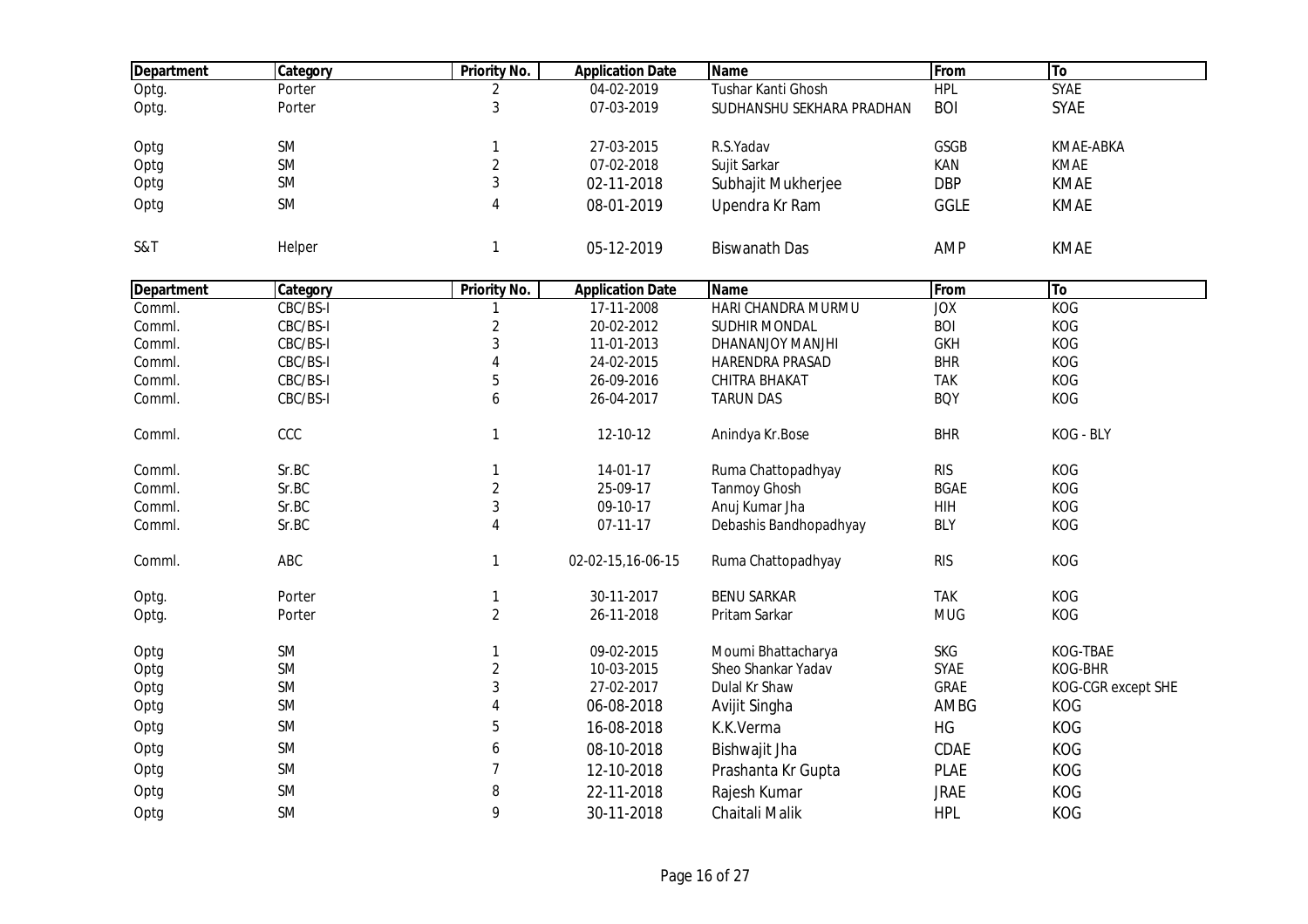| <b>Department</b> | Category            | <b>Priority No.</b> | <b>Application Date</b> | <b>Name</b>              | From        | <b>To</b>                                |
|-------------------|---------------------|---------------------|-------------------------|--------------------------|-------------|------------------------------------------|
| Optg              | <b>SM</b>           | 10                  | 15-02-2019              | Jayanta Roy              | <b>BRPA</b> | <b>KOG</b>                               |
| Optg              | <b>SM</b>           | 11                  | 12-03-2019              | <b>Biplab Boxi</b>       | <b>GRAE</b> | KOG                                      |
| S&T               | Tech/III            | 12                  | 26-09-2018              | <b>Biman Das</b>         | <b>MYM</b>  | KOG                                      |
| S&T               | Helper              | $\mathbf{1}$        | 25-04-2018              | Ratna Biswas             | <b>MUG</b>  | KOG                                      |
| <b>Department</b> | Category            | <b>Priority No.</b> | <b>Application Date</b> | Name                     | From        | To                                       |
| Medical           | Safaiwala           | $\overline{2}$      | 26-04-2016              | Sri Bikram Dhara         | <b>HWH</b>  | <b>KOU</b>                               |
| Engg.             | Trackman-IV         | $\mathbf{1}$        |                         | MUFTI MD. MAINUNAL HAQUE | <b>BHP</b>  | KQU                                      |
| Engg.             | TM-IV (Gatekeeper)) | $\mathbf{1}$        | 17-11-2017              | Abhijit Pal              | <b>RPH</b>  | KQU                                      |
| Engg.             | TM-IV (Gatekeeper)  | $\overline{2}$      | 17-11-2017              | Navin Kr.Sukla           | PDA         | KQU                                      |
| Comml.            | CTI                 | $\mathbf{1}$        | 14-02-2017              | Samrat Dey               | TE/SNT      | KQU,TAK,SHE,BDC                          |
| Comml.            | CTI                 | $\overline{2}$      | 19-07-2017              | Samrat Dey               | SNT         | KQU, TAK, SHE, BDC                       |
| Comml.            | <b>TE</b>           | $\mathbf{1}$        | 03-02-2017              | Samrat Dey               | SNT         | KQU/TAK/SHE/BDC                          |
| Optg              | <b>SM</b>           | $\mathbf{1}$        | 11-08-2015              | Sayantan Kar             | <b>PCQ</b>  | KQU-DKAE, SHE-TAK, BDC-<br>HWH, SYAE, HG |
| Optg              | <b>SM</b>           | $\sqrt{2}$          | 15-01-2019              | Md Danish Iqbal          | <b>SDLE</b> | KQU                                      |
| Optg              | SM                  | 3                   | 20-02-2019              | Mukesh Kr sharma         | <b>JOX</b>  | KQU                                      |
| <b>Department</b> | Category            | <b>Priority No.</b> | <b>Application Date</b> | <b>Name</b>              | From        | To                                       |
| Optg              | SM                  |                     | 08-12-2017              | Sandeepan Kumar          | <b>RPH</b>  | KURV (Kurwa)                             |
| Optg              | <b>SM</b>           | $\sqrt{2}$          | 13-08-2018              | Birendra Kumar           | <b>RPH</b>  | Kurwa                                    |
| Optg              | <b>SM</b>           | 3                   | 28-09-2018              | <b>Binod Kr Mahto</b>    | <b>PRGR</b> | <b>KURV</b>                              |
|                   |                     |                     |                         |                          |             |                                          |
| <b>Department</b> | Category            | <b>Priority No.</b> | <b>Application Date</b> | <b>Name</b>              | From        | To                                       |
| Optg.             | Gateman             | 1                   | 19-12-2017              | Somenath Singha          | <b>DHAE</b> | Labpur                                   |
| Optg              | <b>SM</b>           | $\mathbf{1}$        | 27-11-2017              | Nilesh Kumar             | <b>AMP</b>  | Labpur                                   |

Optg SM 2 20-12-2017 Radhe Shyam JTL Labpur

Optg. Porter 1 10-01-2018 ASRAF ALI KAN LABPUR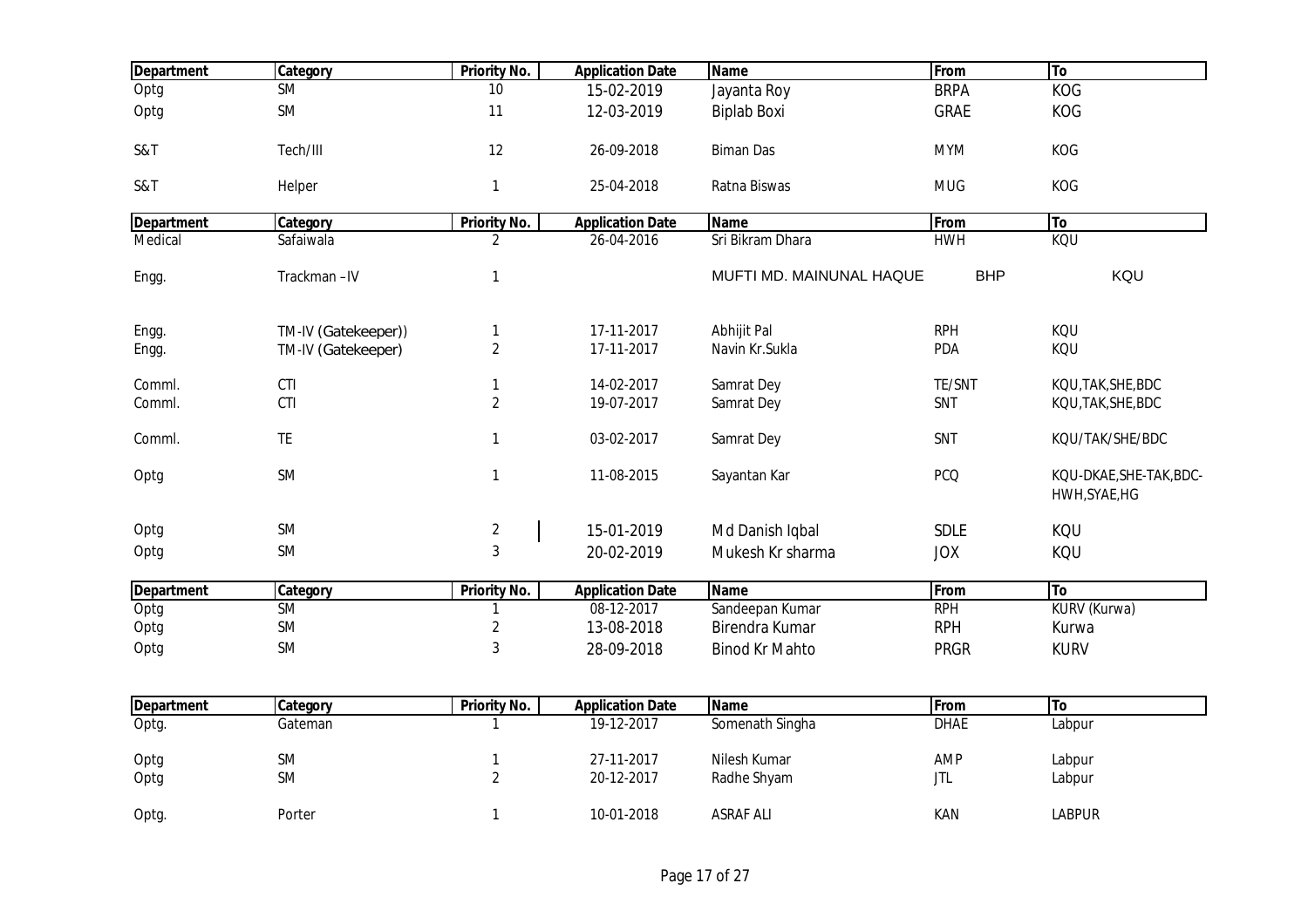| <b>Department</b>        | <b>Category</b>     | <b>Priority No.</b> | <b>Application Date</b>  | <b>Name</b>           | From        | To                            |
|--------------------------|---------------------|---------------------|--------------------------|-----------------------|-------------|-------------------------------|
|                          |                     |                     |                          |                       |             |                               |
| <b>Department</b>        | Category            | <b>Priority No.</b> | <b>Application Date</b>  | <b>Name</b>           | From        | To                            |
| Optg.                    | Porter              | 1                   | 12-03-2018               | Debashis Upadhyay     | <b>KNSN</b> | <b>LCAE</b>                   |
| S&T                      | Helper              | 1                   | 26-10-2018               | Sandip Mondal         | SDI         | LCAE                          |
| Optg.                    | Porter              | 1                   | 01-08-2018               | MINSARUL SK           | AZ          | <b>KNSN</b>                   |
| <b>Department</b>        | Category            | Priority No.        | <b>Application Date</b>  | <b>Name</b>           | From        | To                            |
| Optg.                    | Porter              | 1                   | 08-09-2016               | Sunil Kr. Routh       | <b>BSAE</b> | LLH-UPA                       |
| <b>Department</b>        | Category            | Priority No.        | <b>Application Date</b>  | <b>Name</b>           | From        | To                            |
| S&T                      | Tech-II (SIM)       | 1                   | 20-02-2017               | Santwanu Kr. Mandal   | <b>NHT</b>  | <b>MLV</b>                    |
| S&T                      | Tech-III            | $\mathbf{1}$        | 28-12-2018               | Santwanu Kr. Mondal   | <b>NHT</b>  | <b>MLV</b>                    |
| Comml.                   | CBC                 | 1                   | 07-09-16                 | Debasis Bhowmick      | <b>BHP</b>  | MLV or SNT BO                 |
| <b>Department</b>        | Category            | <b>Priority No.</b> | <b>Application Date</b>  | <b>Name</b>           | From        | To                            |
| Optg.                    | Gateman             | 1                   | 10-07-2013               | Ram Prosad Kora       | <b>TIT</b>  | <b>MSAE</b>                   |
| Engg.                    | TM-IV/GK            | 1                   | 13-08-2018               | Debkanan Bagdi        | BWN/W       | SSE/P.Way/BWN/E(Masagr<br>am) |
| <b>Department</b>        | Category            | <b>Priority No.</b> | <b>Application Date</b>  | <b>Name</b>           | From        | To                            |
| Optg.                    | Cabinman/Pointman   | 1                   | $\overline{06}$ -07-2015 | Ram Avilak Kewat      | <b>KLNT</b> | <b>MUG</b>                    |
| Optg.                    | Porter              | 1                   | 26-12-2017               | <b>HALIM SIKARI</b>   | KHANA       | <b>MUG</b>                    |
| Optg.                    | <b>Cabin Master</b> | $\mathbf{1}$        | 28-11-2016               | Raja Ram              | KAN         | MUG to HWH                    |
| Optg                     | <b>SM</b>           | 1                   | 21-06-2017               | Indrajit Roy Karforma | <b>RPH</b>  | MUG-PLAE                      |
| Comml.                   | CBC                 | 1                   | 21-04-15                 | Anand Kumar           | <b>NKL</b>  | CBC/MUG                       |
| Comml.                   | CBC                 | $\overline{2}$      | 29-02-16                 | Ashim Kumar Paul      | <b>BGAE</b> | TBAE/MUG/PDA                  |
| <b>Department</b>        | Category            | <b>Priority No.</b> | <b>Application Date</b>  | Name                  | From        | To                            |
| $\overline{\text{S}}$ &T | SSE//S              | 1                   | 09-03-2018               | Nayan Gopal Sarkar    | <b>DKAE</b> | <b>BZL</b>                    |
| S&T                      | Assistant(S&T)      | 1                   | 26-12-2019               | Harendra Goala        | DKAE/RRI    | <b>BZL</b>                    |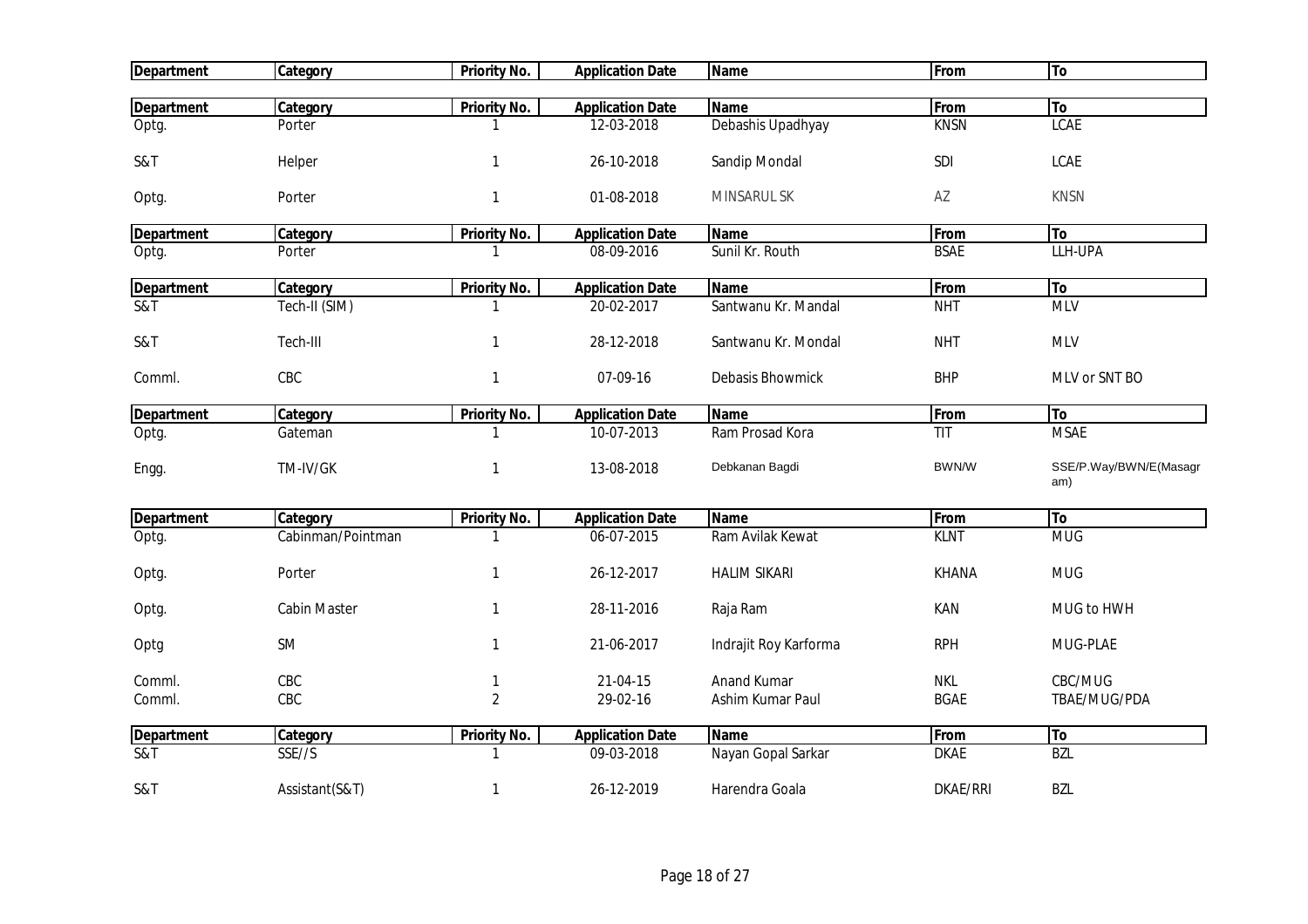| <b>Department</b> | <b>Category</b> | <b>Priority No.</b> | <b>Application Date</b> | <b>Name</b>             | From           | <b>To</b>       |
|-------------------|-----------------|---------------------|-------------------------|-------------------------|----------------|-----------------|
| $\overline{S81}$  | Helper          |                     | 10-10-2019              | <b>Bikash Singha</b>    | <b>SNT</b>     | <b>MGAE</b>     |
| S&T               | Helper          | 1                   | 25-07-16                | Rohit Balmiki           | <b>BWN</b>     | MUG/BDC/CNS     |
| S&T               | Helper          | 1                   | 06-06-2016              | Pranoy Sarkar           | <b>GPAE</b>    | TBAE, BSAE, BDC |
| S&T               | Helper          | $\overline{2}$      | 21-05-2018              | Arup Kr. Halder         | Ambika Khalna  | <b>BSAE</b>     |
| S&T               | Helper          | 3                   | 17-02-2019              | Subhajit Majumder       | <b>DKAE</b>    | <b>BSAE</b>     |
| S&T               | Helper          | $\mathbf{1}$        | 12-12-2016              | Animesh Ghosh           | <b>NDAE</b>    | <b>BHR</b>      |
| S&T               | Helper          | $\overline{2}$      | 24-10-2018              | Sapan Kr. Paswan        | <b>BMAE</b>    | <b>BHR</b>      |
| S&T               | Helper          | 1                   | 03-03-2017              | Sovan Chattopadhyay     | RRI/HWH        | Nearest GKH     |
| S&T               | Helper          | 1                   | 17-03-2017              | Rabindra Nath Goswami   | KAN            | ARAMBAGH        |
| S&T               | Helper          | $\overline{2}$      | 25-10-2017              | Lakshmi Narayan Mondal  | <b>TAK</b>     | ARAMBAGH        |
| S&T               | Helper          | 1                   | 17.10.2017              | Somnath Das             | <b>MUG</b>     | <b>BEQ</b>      |
| S&T               | Helper          | $\overline{2}$      | 13-08-2018              | Sahishnu Biswas         | <b>SHE</b>     | <b>BEQ</b>      |
| S&T               | Helper          | 3                   | 19-11-2018              | Bipin Ram Gond          | <b>MLV</b>     | <b>BEQ</b>      |
| S&T               | Sr. Tech        | 1                   | 09-06-2018              | Nemai Chandra Ghosh     | <b>BDC/RRI</b> | MUG/CR          |
| S&T               | Sr. Tech        | 1                   | 15-02-2018              | Arun Kr.Mondal          | JOX/AFTC       | Bhattanagar     |
| S&T               | Tech/I          | 1                   | 26-02-2018              | Swapan Kr. Kundu        | BEQ/NC         | BEQ/LR          |
| S&T               | Tech/I          | $\overline{2}$      | 11-04-2018              | Alok Kr. Sinha          | KQU            | <b>BEQ</b>      |
| S&T               | Tech/I          | 3                   | 29-08-2018              | Kamal Kar               | Rasulpur       | <b>BEQ</b>      |
| S&T               | Tech/I          | 4                   | 09-10-2018              | Arittra Bar             | KQU            | <b>BEQ</b>      |
| S&T               | Tech/III        | 1                   | 09-06-2018              | Tarun Kr. Hazra         | MUG/RC         | ABKA/CR         |
| S&T               | JE/S            | 1                   | 14-10-2019              | <b>Bhim Kumar Singh</b> | <b>GRAE</b>    | MYM/BOI         |
| S&T               | Tech/III        | 1                   | 23-05-2018              | Khagendra Mukhopadhyay  | <b>SKG</b>     | <b>MYM</b>      |
| S&T               | Tech/III        | 1                   | 12-06-2018              | Babai Munda             | <b>BWN/RRI</b> | <b>TAK</b>      |
|                   |                 |                     |                         |                         |                |                 |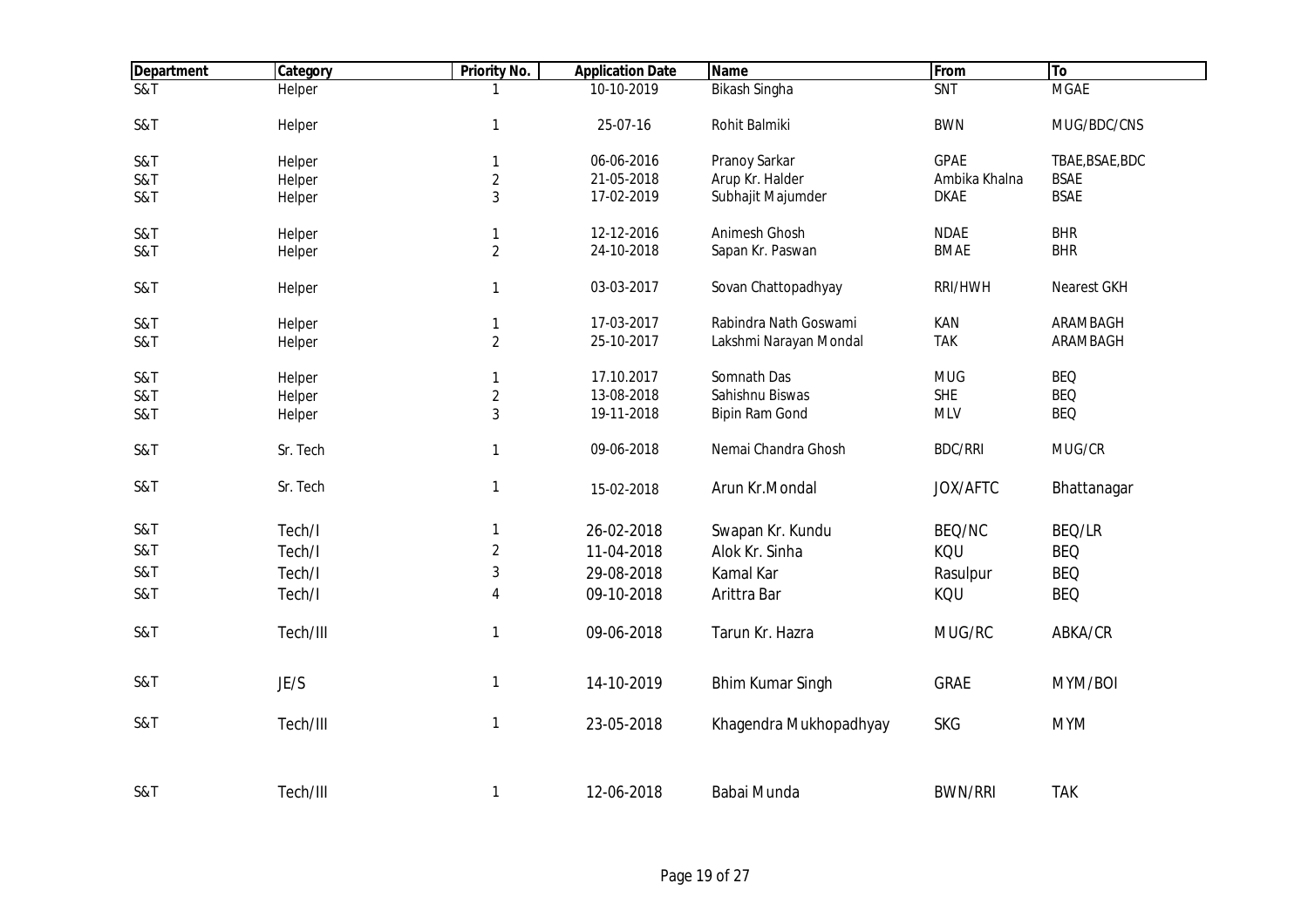| <b>Department</b> | Category          | <b>Priority No.</b>     | <b>Application Date</b> | <b>Name</b>                  | From        | To               |
|-------------------|-------------------|-------------------------|-------------------------|------------------------------|-------------|------------------|
|                   |                   |                         |                         |                              |             |                  |
| S&T               | Helper            | 1                       | 07-11-2018              | Jhantu Bera                  | <b>BWN</b>  | <b>TAK</b>       |
| S&T               | Helper            | $\overline{2}$          | 10-10-2019              | Subhasis Sengupta            | KAN         | <b>TAK</b>       |
| S&T               | Tech/III          | $\mathbf{1}$            | 20-07-2018              | Gautam Das                   | Bhattanagar | <b>BHR</b>       |
|                   |                   |                         |                         |                              |             |                  |
| <b>Department</b> | Category          | Priority No.            | <b>Application Date</b> | <b>Name</b>                  | From        | To               |
| Comml.            | CBC               |                         | 16-04-2011              | Gautam Kr. Singh             | RJG         | <b>MRR</b>       |
| Comml.            | CBC               | $\overline{\mathbf{c}}$ | 03-11-16                | Abhinandan Kumar             | <b>BHP</b>  | <b>MRR</b>       |
| Comml.            | CBC               | 3                       | 10-11-16                | Prasanta Kumar Das           | <b>PKR</b>  | MRR/NHT          |
| <b>Department</b> | Category          | <b>Priority No.</b>     | <b>Application Date</b> | <b>Name</b>                  | From        | To               |
| Comml.            | CBC/BS-I          |                         | 11-01-2013              | <b>DHANANJOY MANJHI</b>      | <b>GKH</b>  | <b>MUU</b>       |
| <b>Department</b> | Category          | Priority No.            | <b>Application Date</b> | <b>Name</b>                  | From        | To               |
| Optg              | <b>SM</b>         | 1                       | 07-02-2018              | Palas Ch Das                 | <b>NGF</b>  | <b>MYM</b>       |
| Optg              | Porter            | $\mathbf{1}$            | 28-11-2018              | Munna                        | <b>GHLE</b> | <b>MYM</b>       |
| Optg              | Gateman           | $\mathbf{1}$            | 04-02-2019              | Sanjay Kumar                 | <b>GHLE</b> | <b>NGF</b>       |
| Comml.            | <b>HBC</b>        | $\mathbf{1}$            | 8-4-2015,08-7-16        | Sankar Sengupta              | <b>TLO</b>  | MYM.BGF, RSLRBWN |
| Comml.            | <b>BS-I</b>       | $\mathbf{1}$            | 06-01-16                | Mahabir Oraon                | <b>SRP</b>  | MYM, JRAE        |
| <b>Department</b> | Category          | <b>Priority No.</b>     | <b>Application Date</b> | <b>Name</b>                  | From        | To               |
| Comml.            | CBC               |                         | 06-03-17                | Bivash Chandra Bandyopadhyay | <b>GRP</b>  | <b>NBAE</b>      |
| <b>Department</b> | Category          | <b>Priority No.</b>     | <b>Application Date</b> | <b>Name</b>                  | From        | To               |
| Engg.             | TM-IV/GK          | 1                       | 01-09-2016              | Gouranga Das                 | AZ          | <b>NKL</b>       |
|                   |                   |                         |                         |                              |             |                  |
| Optg.             | SM                |                         | 03-10-2018              | Bijesh Kr Jaiswara           | GNJP        | <b>NKL</b>       |
| Optg.             | SM                | $\sqrt{2}$              | 21-01-2019              | Arun Kr Singh                | <b>MUG</b>  | <b>NKL</b>       |
| Optg.             | SM                | $\sqrt{3}$              | 01-02-2019              | Prakash Dutta                | <b>BRPA</b> | <b>NKL</b>       |
| <b>Department</b> | Category          | Priority No.            | <b>Application Date</b> | <b>Name</b>                  | From        | To               |
| Optg.             | Cabinman/Pointman | $\mathbf{1}$            | 10-07-2012              | Nanad Kumat Mal              | <b>SDI</b>  | NHT              |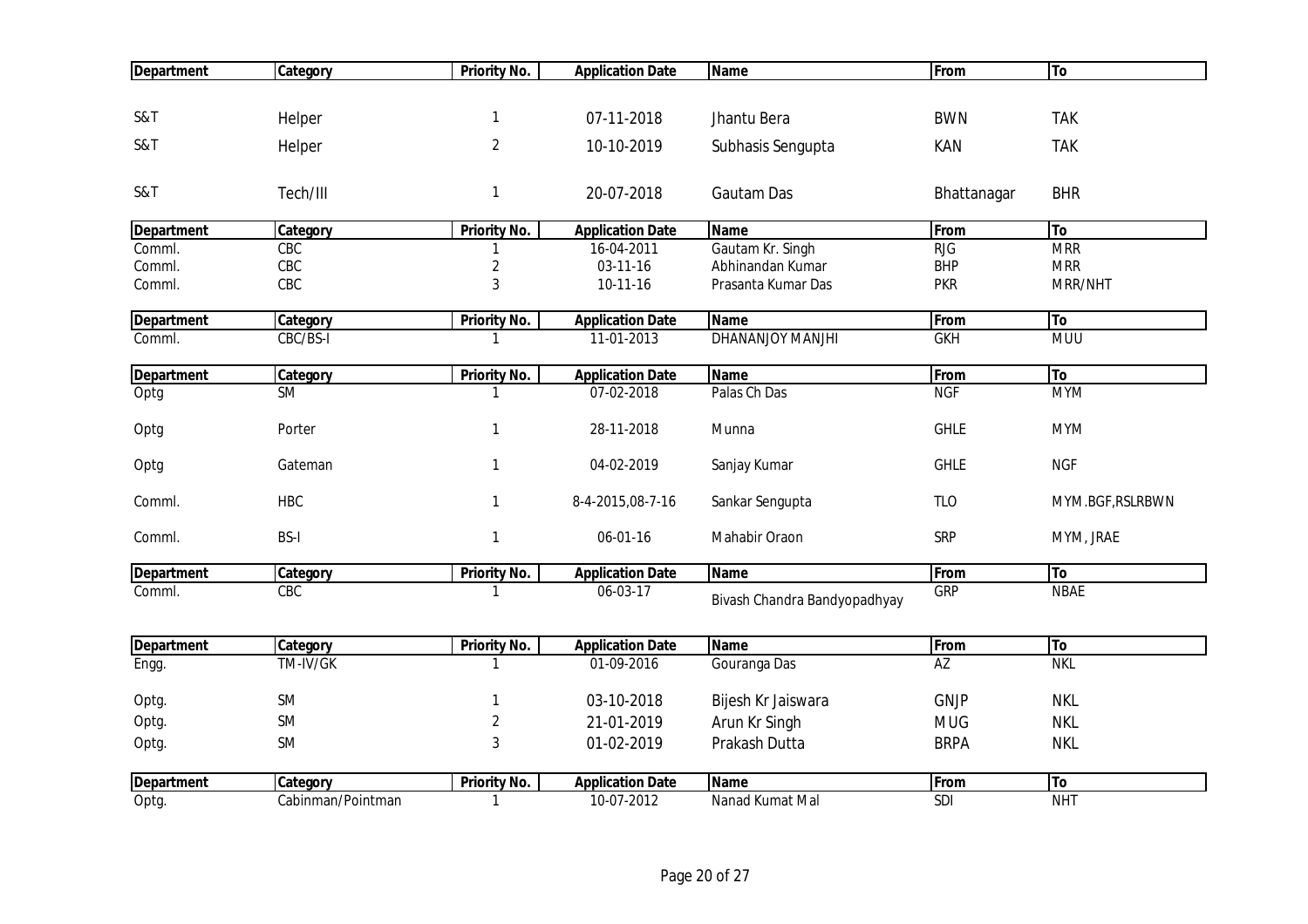| <b>Department</b> | Category          | <b>Priority No.</b> | <b>Application Date</b> | <b>Name</b>               | From        | To                     |
|-------------------|-------------------|---------------------|-------------------------|---------------------------|-------------|------------------------|
|                   |                   |                     |                         |                           |             |                        |
| Comml.            | <b>SrBC</b>       | 1                   | 05-02-16                | Vikash Prasad             | <b>BDC</b>  | NHT, RPH               |
| Comml.            | Sr.BC             | $\overline{2}$      | 27-09-16                | Sourav Das                | <b>BHP</b>  | NHT/LAP                |
| Comml.            | <b>HBC</b>        | 1                   | 07-09-16                | <b>Biswajit Mukherjee</b> | <b>RPH</b>  | Nalhati                |
| Optg              | SM                | 1                   | 27-11-2017              | Sukumar Palit             | KAN         | NGX (Nigan)            |
| Optg              | <b>SM</b>         | $\overline{2}$      | 03-12-2018              | Roshan Kr Saw             | <b>AMP</b>  | Negun                  |
|                   |                   |                     |                         |                           |             |                        |
| Optg              | SM                | 1                   | 21-01-2019              | Chandradeep Choudhry      | GSGB        | <b>NHT</b>             |
| Engg.             | TM-IV (Chowkidar) | $\mathbf{1}$        | 31-08-2016              | Chandu Shaw               | <b>RPH</b>  | <b>NHT</b>             |
| <b>Department</b> | Category          | Priority No.        | <b>Application Date</b> | <b>Name</b>               | From        | To                     |
|                   |                   |                     |                         |                           |             |                        |
| Optg              | SM                | $\mathbf{1}$        | 27-06-2016              | K.C.Mallick               | <b>BPS</b>  | <b>NRX</b>             |
| <b>Department</b> | Category          | Priority No.        | <b>Application Date</b> | Name                      | From        | <b>To</b>              |
| Optg.             | Cabinman/Pointman | 1                   | 05-12-2017              | G.N. Upadhyay             | <b>BGRA</b> | Pachandi               |
| Optg.             | Cabinman/Pointman | $\overline{2}$      | 11-01-2018              | N.K.Ghosh                 | <b>BFZ</b>  | Pachandi               |
| Optg              | SM                | 1                   | 17-10-2017              | Niraj Kr ChowDhury        | <b>CWLE</b> | Pachandi               |
| Optg              | SM                | $\overline{2}$      | 25-10-2017              | Susanta Kr Biswas         | GGLE        | Pachandi               |
|                   |                   |                     |                         |                           |             |                        |
| Optg              | Porter            | 1                   | 31-10-2018              | Chanchal Dhara            | CGLE        | Pachandi               |
| <b>Department</b> | Category          | <b>Priority No.</b> | <b>Application Date</b> | <b>Name</b>               | From        | To                     |
| Optg.             | Gateman           | 1                   | 09-05-2016              | Md.Imtiyaz                | <b>ADST</b> | <b>PDA</b>             |
| Optg              | SM                | 1                   | 27-05-2016              |                           | <b>TPF</b>  | PDA-RIS, SHE-KQU, BDC- |
|                   |                   |                     |                         | Ranjeet Kr Shaw           |             | <b>GPAE</b>            |
| Optg              | SM                | $\sqrt{2}$          | 04-10-2016              | Sanjay Kr Sharma          | <b>RPH</b>  | PDA-SHE sec            |
| Optg              | <b>SM</b>         | 3                   | 04-02-2019              | Sayan Basak               | <b>TPF</b>  | <b>PDA</b>             |
| Commercial        | Porter            | 1                   | 18-06-2015              | Chandana Bose             | <b>BWN</b>  | <b>PDA</b>             |
|                   |                   |                     |                         |                           |             |                        |
| Comml.            | CBC               | 1                   | 06-02-18                | Ashim Kumar Paul          | <b>BGAE</b> | <b>PDA</b>             |
| Engineering       | Trackman-IV       | 1                   |                         | Mona Mandi                | <b>NHT</b>  | <b>PDA</b>             |
| Engineering       | Trackman-IV       | $\overline{2}$      |                         | <b>SOUMEN DAS</b>         | BWN/W       | <b>PDA</b>             |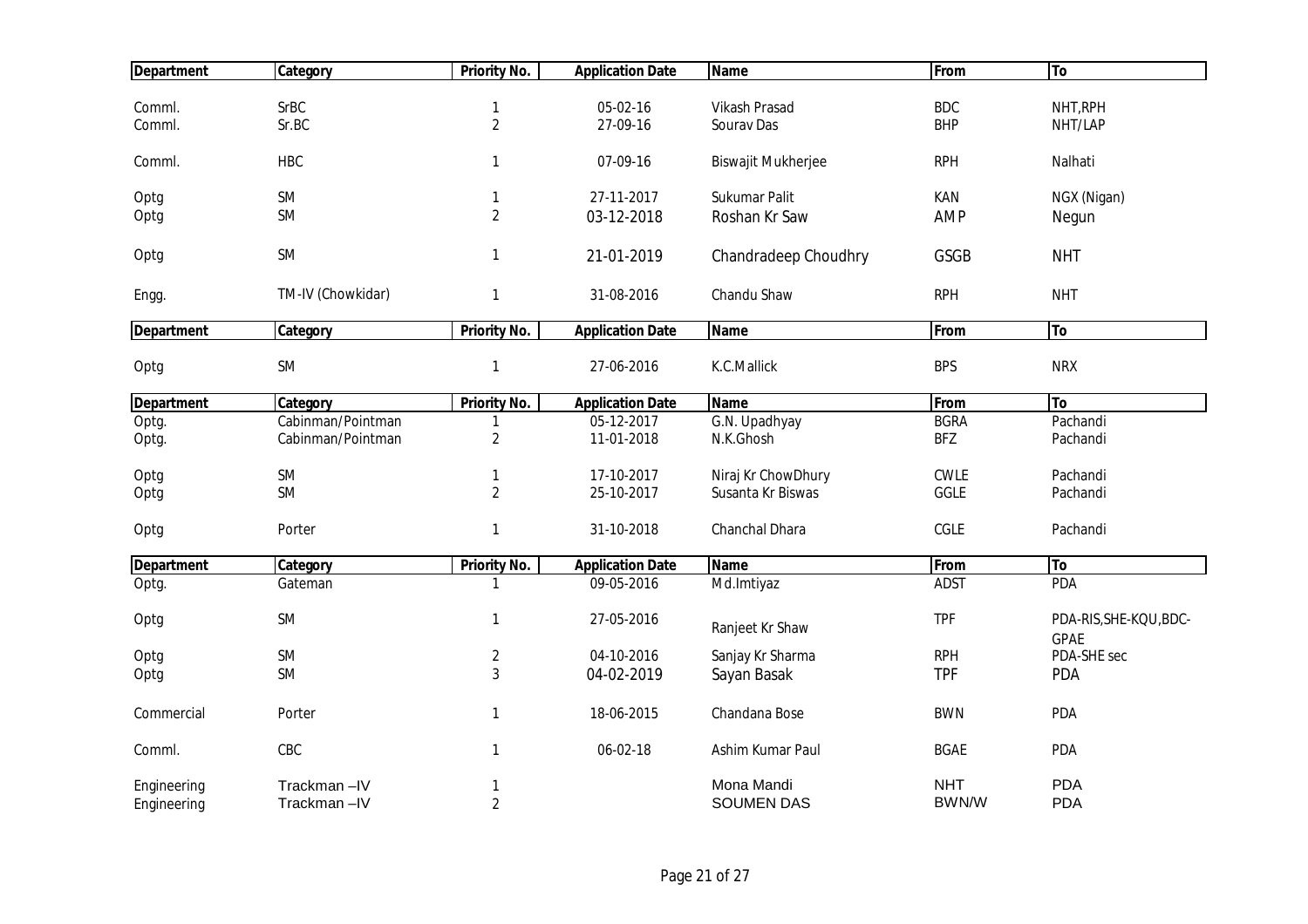| <b>Department</b> | Category    | Priority No.        | <b>Application Date</b> | <b>Name</b>                 | From        | To            |
|-------------------|-------------|---------------------|-------------------------|-----------------------------|-------------|---------------|
| Engineering       | Trackman-IV | 3                   |                         | <b>KAMAL TUDU</b>           | <b>RPH</b>  | <b>PDA</b>    |
| Engineering       | Trackman-IV |                     |                         | <b>MADHAI BALA</b>          | BWN/E       | PDA           |
| Engineering       | Trackman-IV | 5                   |                         | <b>KANAI MANDI</b>          | <b>RPH</b>  | <b>PDA</b>    |
| <b>Department</b> | Category    | <b>Priority No.</b> | <b>Application Date</b> | <b>Name</b>                 | From        | To            |
| Optg.             | Gateman     |                     | 18-01-2017              | <b>Guljar Mallick</b>       | GRP         | <b>PLAE</b>   |
| Optg.             | Gateman     | $\overline{2}$      | 31-03-2017              | Umesh Yadav                 | <b>RJG</b>  | PNE or GKH    |
| Optg.             | Gateman     | 3                   | 01-09-2018              | Aroof Kumar Verma           | <b>MYM</b>  | <b>PLAE</b>   |
| <b>Department</b> | Category    | <b>Priority No.</b> | <b>Application Date</b> | <b>Name</b>                 | From        | To            |
| Optg              | <b>SM</b>   |                     | 23-02-2018              | <b>Asish Mondal</b>         | AZ          | <b>PRAE</b>   |
| Optg              | SM          | $\overline{2}$      | 07-02-2019              | Adarsh Kr Kandhway          | <b>MSAE</b> | PRAE          |
| <b>Department</b> | Category    | <b>Priority No.</b> | <b>Application Date</b> | <b>Name</b>                 | From        | To            |
| Optg              | <b>SM</b>   |                     | 15-01-2015              | Pankaj Kumar                | <b>PCQ</b>  | PNE           |
| Optg              | SM          | $\overline{2}$      | 16-01-2015              | Naresh Kujur                | Kopai       | <b>PNE</b>    |
| Optg              | SM          | 3                   | 09-02-2015              | Pratik Gayen                | Kopai       | <b>PNE</b>    |
| Optg              | SM          |                     | 25-05-2016              | Anupam Chakraborty          | <b>PCQ</b>  | <b>PNE</b>    |
| Optg              | Porter      | 1                   | 22-02-2019              | Sitaram Tanti               | <b>NHT</b>  | <b>PNE</b>    |
| <b>Department</b> | Category    | Priority No.        | <b>Application Date</b> | <b>Name</b>                 | From        | To            |
| Optg              | <b>SM</b>   |                     | 16-09-2016              | Kundan Kumar                | <b>PKR</b>  | RJG (Rajgram) |
| Optg              | <b>SM</b>   | $\overline{2}$      | 08-01-2019              | <b>Bhaskar Prasad Singh</b> | <b>GMAN</b> | RJG(IC)       |
| Comml.            | ABC         |                     | 25-07-17                | Pravash Kumar Gupta         | <b>MYM</b>  | RJG, PKR, MRR |
| Comml.            | GSS         | $\mathbf{1}$        | 25-09-18                | Anilk Kumar Baskey          | <b>PKR</b>  | RJG           |
| <b>Department</b> | Category    | <b>Priority No.</b> | <b>Application Date</b> | <b>Name</b>                 | From        | To            |
| Comml.            | CBC/BS-I    | 1                   | 17-11-2008              | HARI CHANDRA MURMU          | <b>JOX</b>  | <b>RIS</b>    |
| Comml.            | CBC/BS-I    | 2                   | 20-02-2012              | SUDHIR MONDAL               | <b>BOI</b>  | <b>RIS</b>    |
| Comml.            | CBC/BS-I    | 3                   | 11-01-2013              | DHANANJOY MANJHI            | <b>GKH</b>  | <b>RIS</b>    |
| Comml.            | CBC/BS-I    |                     | 24-02-2015              | HARENDRA PRASAD             | <b>BHR</b>  | <b>RIS</b>    |
| Comml.            | CBC/BS-I    | 5                   | 26-09-2016              | CHITRA BHAKAT               | <b>TAK</b>  | <b>RIS</b>    |
| Comml.            | CBC/BS-I    | 6                   | 26-04-2017              | <b>TARUN DAS</b>            | <b>BOY</b>  | <b>RIS</b>    |
| Optg              | SM          |                     | 30-01-2018              | Om Prakash Jha              | <b>JRAE</b> | <b>RIS</b>    |
| Optg              | SM          | 2                   | 28-11-2018              | Sudesh Kr Verma             | <b>JTL</b>  | <b>RIS</b>    |
| Optg              | SM          | 3                   | 20-02-2019              | Vikash Kr Hela              | <b>DKAE</b> | <b>RIS</b>    |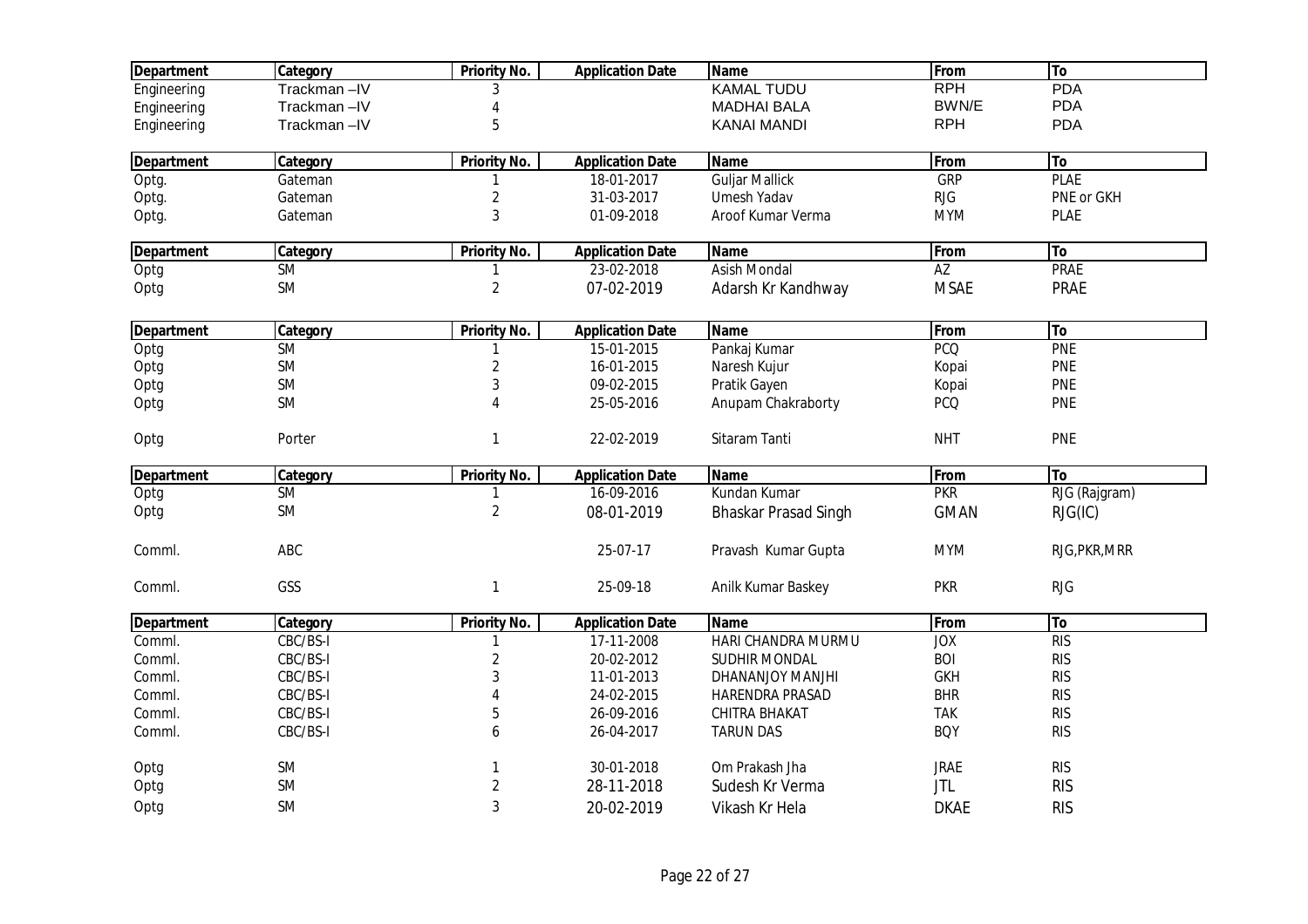| <b>Department</b> | Category          | <b>Priority No.</b> | <b>Application Date</b> | <b>Name</b>              | From            | To                      |
|-------------------|-------------------|---------------------|-------------------------|--------------------------|-----------------|-------------------------|
|                   |                   |                     |                         |                          |                 |                         |
| Optg.             | Gateman           | 1                   | 16-11-2015              | Satyajit Mallick         | <b>GPAE</b>     | RIS-SHE                 |
| Optg.             | Shuntman          |                     | 11-12-2014              | <b>DASHRATH VERMA</b>    | SNT             | <b>RIS To BDC</b>       |
| Optg.             | Shuntman          | $\overline{2}$      | 28-05-2018              | Rajkishor Pandey         | <b>BDC</b>      | <b>RIS</b>              |
|                   |                   |                     |                         |                          |                 |                         |
| Optg.             | Porter            | 1                   | 22-11-2018              | <b>Vibek Shaw</b>        | KAN             | <b>RIS</b>              |
| <b>Department</b> | Category          | <b>Priority No.</b> | <b>Application Date</b> | <b>Name</b>              | From            | To                      |
| Comml.            | Peon              |                     | 07-12-2015              | <b>Baidynath Purkait</b> | <b>KPAE</b>     | <b>RSAE</b>             |
| <b>Department</b> | Category          | <b>Priority No.</b> | <b>Application Date</b> | <b>Name</b>              | From            | To                      |
| Optg.             | Porter            |                     | 22-03-2018              | Mahadev Yadav            | $\overline{AZ}$ | <b>RSLR</b>             |
|                   |                   |                     |                         |                          |                 |                         |
| <b>Department</b> | Category          | <b>Priority No.</b> | <b>Application Date</b> | <b>Name</b>              | From            | To                      |
| Optg.             | Porter            | 1                   | 21-03-2016              | Babul Sk.                | <b>TYAE</b>     | <b>SALE</b>             |
| <b>Department</b> | Category          | <b>Priority No.</b> | <b>Application Date</b> | <b>Name</b>              | From            | To                      |
| Comml.            | Sr.BC             | 1                   | 25-11-09                |                          | RIS             | SHLM or any Goods in    |
|                   |                   |                     |                         | Partha Sarathi Ghosh     |                 | HWH area (Trfd. To SRP  |
|                   |                   |                     |                         |                          |                 | on Admin ground)        |
| <b>Department</b> | Category          | Priority No.        | <b>Application Date</b> | <b>Name</b>              | From            | To                      |
| Optg.             | Gateman           | 1                   | 17-07-2017              | Ataur Rahman             | AZ              | $\overline{SDI}$        |
|                   |                   |                     |                         |                          |                 |                         |
| <b>Department</b> | Category          | <b>Priority No.</b> | <b>Application Date</b> | <b>Name</b>              | From            | To                      |
| Optg              | <b>SM</b>         | 1                   | 13-10-2017              | Diya Saha Roy            | <b>PRAE</b>     | SIU                     |
| Optg              | SM                | $\sqrt{2}$          | 08-01-2019              | Himanshu Kumar           | <b>PTAE</b>     | SIU                     |
| Optg              | <b>SM</b>         | 3                   | 21-01-2019              | Manoj Kamti              | SALE            | SIU                     |
|                   |                   |                     |                         |                          |                 |                         |
| Comml.            | <b>BS</b>         | 1                   | 17-11-2008 - 18-11-13   | Hari Chand Murmu         | <b>JOX</b>      | SIU / or inbetween SIU- |
|                   |                   |                     |                         |                          |                 | UPA in M/Line           |
| <b>Department</b> | Category          | <b>Priority No.</b> | <b>Application Date</b> | <b>Name</b>              | <b>From</b>     | T <sub>o</sub>          |
| Optg.             | Cabinman/Pointman |                     | 29-12-2014              | <b>Dilip Pasi</b>        | <b>JOX</b>      | <b>SKG</b>              |
| Optg.             | Cabin Master      | 1                   | 11-02-2010              | N. C Hembram             | <b>SKG</b>      | SKG to BDC              |
|                   |                   |                     |                         |                          |                 |                         |
| Optg              | <b>SM</b>         | 1                   | 19-05-2017              | Sarfaraz Nawaz           | GRP             | SKG                     |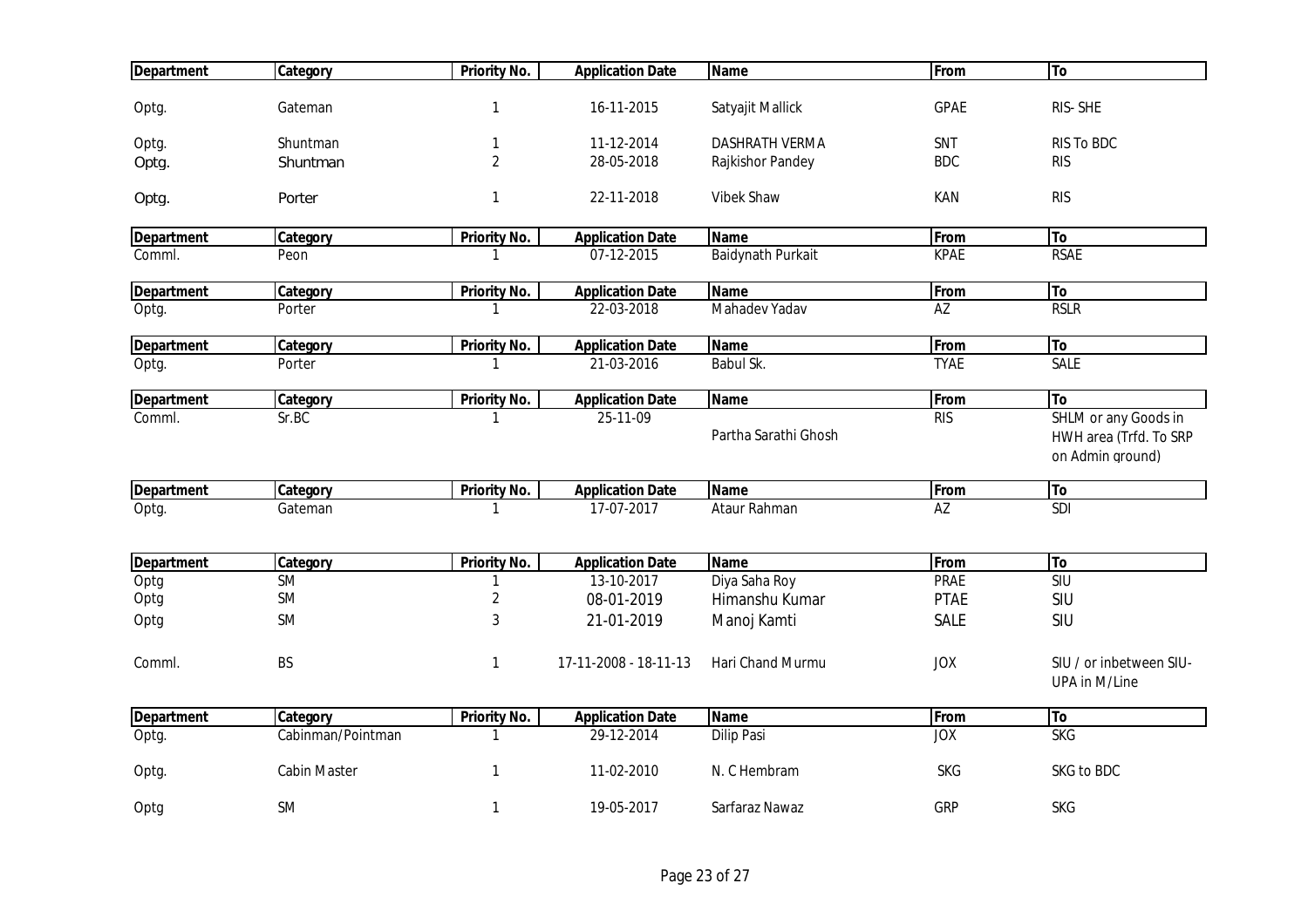| <b>Department</b> | Category            | <b>Priority No.</b> | <b>Application Date</b> | <b>Name</b>            | From         | <b>To</b>                               |
|-------------------|---------------------|---------------------|-------------------------|------------------------|--------------|-----------------------------------------|
|                   |                     |                     |                         |                        |              |                                         |
| Comml.            |                     | 9                   | 29-05-12,22-08-14       | Prabir Kumar Sarkar    | <b>MYM</b>   | BS-I/SKG, BWN                           |
| Comml.            | <b>SrBC</b>         | 6                   | 13-02-12,14-12-15       | <b>BASUDEV SAMANTA</b> | <b>NBAE</b>  | SKG, GRP                                |
| <b>Department</b> | Category            | <b>Priority No.</b> | <b>Application Date</b> | <b>Name</b>            | From         | <b>To</b>                               |
| Optg              | <b>SM</b>           | -1                  | 08-06-2016              |                        | <b>PCQ</b>   | Sikaripara, Harinsingha,                |
|                   |                     |                     |                         | Ravi Kumar             |              | Pinagaria                               |
| Optg              | SM                  | $\overline{2}$      | 13-01-2017              | <b>Binod Kr Mahto</b>  | <b>PRGR</b>  | <b>SKIP</b>                             |
| Optg              | <b>SM</b>           | 3                   | 08-02-2017              | Radhe Das              | SNT          | SKIP, Pinagaria                         |
| Optg              | <b>SM</b>           |                     | 15-05-2017              | Kumar Vikash           | <b>TBB</b>   | SKIP, PRGR                              |
| Optg              | <b>SM</b>           | 5                   | 06-07-2017              | Anil Abhishek          | <b>CWLE</b>  | <b>SKIP</b>                             |
| Optg              | <b>SM</b>           | 6                   | 02-11-2018              | Vijjay Kr Sah          | <b>BSBSR</b> | Sikaripara                              |
| Optg              | <b>SM</b>           | 7                   | 10-12-2018              | Krishnadeo Tamarkar    | <b>PNE</b>   | <b>SKIP</b>                             |
| <b>Department</b> | Category            | <b>Priority No.</b> | <b>Application Date</b> | <b>Name</b>            | From         | To                                      |
| Comml.            | ABC                 |                     | 19-05-17                | Biplab Majumdar        | SALE         | SLG, MUG, JIT, PDA, KJU,<br><b>DMLE</b> |
| <b>Department</b> | Category            | <b>Priority No.</b> | <b>Application Date</b> | <b>Name</b>            | From         | To                                      |
| Optg.             | Cabinman/Pointman   | 1                   | 05-01-2015              | Ganapati Let           | <b>TPF</b>   | <b>SNT</b>                              |
| Optg.             | Cabinman/Pointman   | $\overline{2}$      | 27-05-2015              | Motilal Harizon        | KAN          | SNT-RPH                                 |
| Optg.             | Shuntman            | $\mathbf{1}$        | 08-08-2016              | <b>ARIF KHAN</b>       | <b>PKR</b>   | <b>SNT &amp; RPH</b>                    |
| Optg.             | <b>Cabin Master</b> | $\mathbf{1}$        | 26-12-2016              | Ananda Mohan Sarkar    | <b>BOI</b>   | SNT to RPH                              |
| Optg              | <b>SM</b>           | $\mathbf{1}$        | 28-02-2019              | Manjit Singh           | <b>GHLE</b>  | SNT                                     |
| Department        | Category            | <b>Priority No.</b> | <b>Application Date</b> | <b>Name</b>            | From         | To                                      |
| Comml.            | ECRC                |                     | 09-01-2017              | Anjan Kumar Ghosal     | <b>SHE</b>   | SNT, RPH, BHP                           |
| Comml.            | CCC                 | $\mathbf{1}$        | 03-01-17                | Gouranga Chatterjee    | <b>RPH</b>   | <b>SNT</b>                              |
| Comml.            | <b>LRCBC</b>        | $\overline{2}$      |                         | Rajib Mukherjee        | <b>RPH</b>   | <b>SNT Goods</b>                        |
| Comml.            | ABC                 | 1                   | 30-01-15                | Rajnish Kumar          | AMP          | SNT                                     |
| Comml.            | ABC                 | $\overline{2}$      | 02-09-15                | Mrinal Kanti Dutta     | AMBG         | SNT                                     |
| Engineering       | Peon                | 1                   | 18-06-2019              | Nilanjan Bauri         | LLH          | SNT                                     |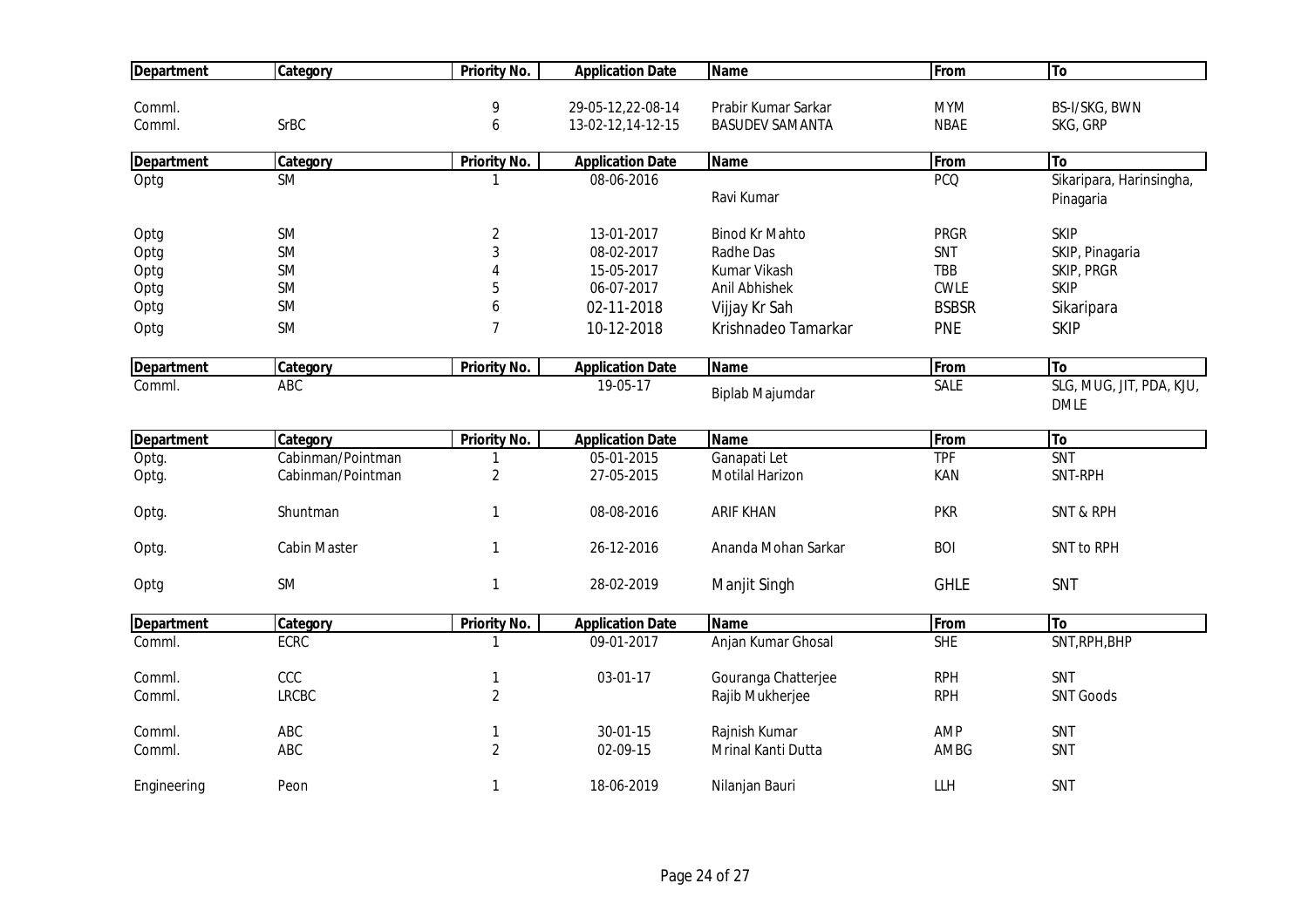| <b>Department</b> | Category          | <b>Priority No.</b> | <b>Application Date</b> | <b>Name</b>           | From         | To                     |
|-------------------|-------------------|---------------------|-------------------------|-----------------------|--------------|------------------------|
| <b>Department</b> | Category          | <b>Priority No.</b> | <b>Application Date</b> | <b>Name</b>           | From         | To                     |
|                   |                   |                     |                         |                       |              |                        |
| Optg              | <b>SM</b>         | 1                   | 11-09-2015              | Swapan Kr Biswas      | <b>BFZ</b>   | Srikhanda (SPS)        |
| Optg              | <b>SM</b>         | $\overline{2}$      | 14-08-2017              | Dilip Kr Mondal       | <b>KWAE</b>  | Sripat Srikhanda as    |
|                   |                   |                     |                         |                       |              | manager                |
| Optg              | <b>SM</b>         | 3                   | 21-05-2018              | Parimal Ch Das        | <b>KLNT</b>  | SPS                    |
|                   |                   |                     |                         |                       |              |                        |
| Optg.             | Cabinman/Pointman | 1                   | 29-12-2017              | Ambika Prasad Shee    | <b>BDC</b>   | Sripat Srikhanda       |
| Optg.             | Cabinman/Pointman | $\overline{2}$      | 29-12-2017              | Sujit Ram             | AGAE         | Sripat Srikhanda       |
| Optg.             | Porter            | 1                   | 13-12-2017              | <b>SUJIT RUHIDAS</b>  | <b>PTAE</b>  | SPS                    |
| Optg.             | Porter            | $\overline{2}$      | 19-03-2019              | MD. Taslim Sekh       | <b>DHAE</b>  | SPS                    |
| <b>Department</b> | Category          | <b>Priority No.</b> | <b>Application Date</b> | <b>Name</b>           | From         | To                     |
| Comml.            | CBC               |                     | 25-06-12                | Sri Asif Ali          | <b>BBAE</b>  | Stn nearest to Shibpur |
| <b>Department</b> | Category          | <b>Priority No.</b> | <b>Application Date</b> | <b>Name</b>           | From         | To                     |
| Comml.            | CCC               | 1                   | 06-01-15                | Ashok Kr.Mukhopadhyay | CDAE         | <b>SHBC</b>            |
|                   |                   |                     |                         |                       |              |                        |
| <b>Department</b> | Category          | <b>Priority No.</b> | <b>Application Date</b> | <b>Name</b>           | From         | To                     |
| Elect-TRD         | JE                | $\mathbf{1}$        | 06-07-2018              | Rajib Mondal          | ssE/TRD/NDAE | SSE/TRD/PNE            |
| <b>Department</b> | Category          | <b>Priority No.</b> | <b>Application Date</b> | <b>Name</b>           | From         | To                     |
| Optg              | <b>SM</b>         |                     | 02-11-2018              | Sanjoy Mudi           | <b>GRAE</b>  | <b>AMBG</b>            |
| <b>Department</b> | Category          | <b>Priority No.</b> | <b>Application Date</b> | <b>Name</b>           | From         | To                     |
| Optg              | <b>SM</b>         | 1                   | 30-07-2015              | Vinod Kr Nishad       | <b>PCQ</b>   | TAK-HWH, PLAE-HWH      |
| Optg              | <b>SM</b>         | $\overline{2}$      | 10-09-2015              | Soumen Das            | <b>MLV</b>   | TAK-Arambag            |
| Optg.             | Gateman           | 1                   | 08-02-2017              | Saheb Samanta         | GRAE         | TAK or BAHW-NKL        |
| Optg.             | Porter            | $\mathbf{1}$        | 19-09-2018              | Prodyut Karmakar      | <b>BMAE</b>  | <b>BAHW</b>            |
| Optg.             | <b>SM</b>         | 1                   | 25-01-2019              | Pankaj Kumar          | Kopai        | <b>BAHW</b>            |
| Optg.             | <b>SM</b>         | $\overline{c}$      | 04-02-2019              | Pankaj Kumar          | <b>PNE</b>   | <b>BAHW</b>            |
| Optg.             | <b>SM</b>         | 3                   | 12-03-2019              | Arnab Mal             | <b>KNSN</b>  | <b>BAHW</b>            |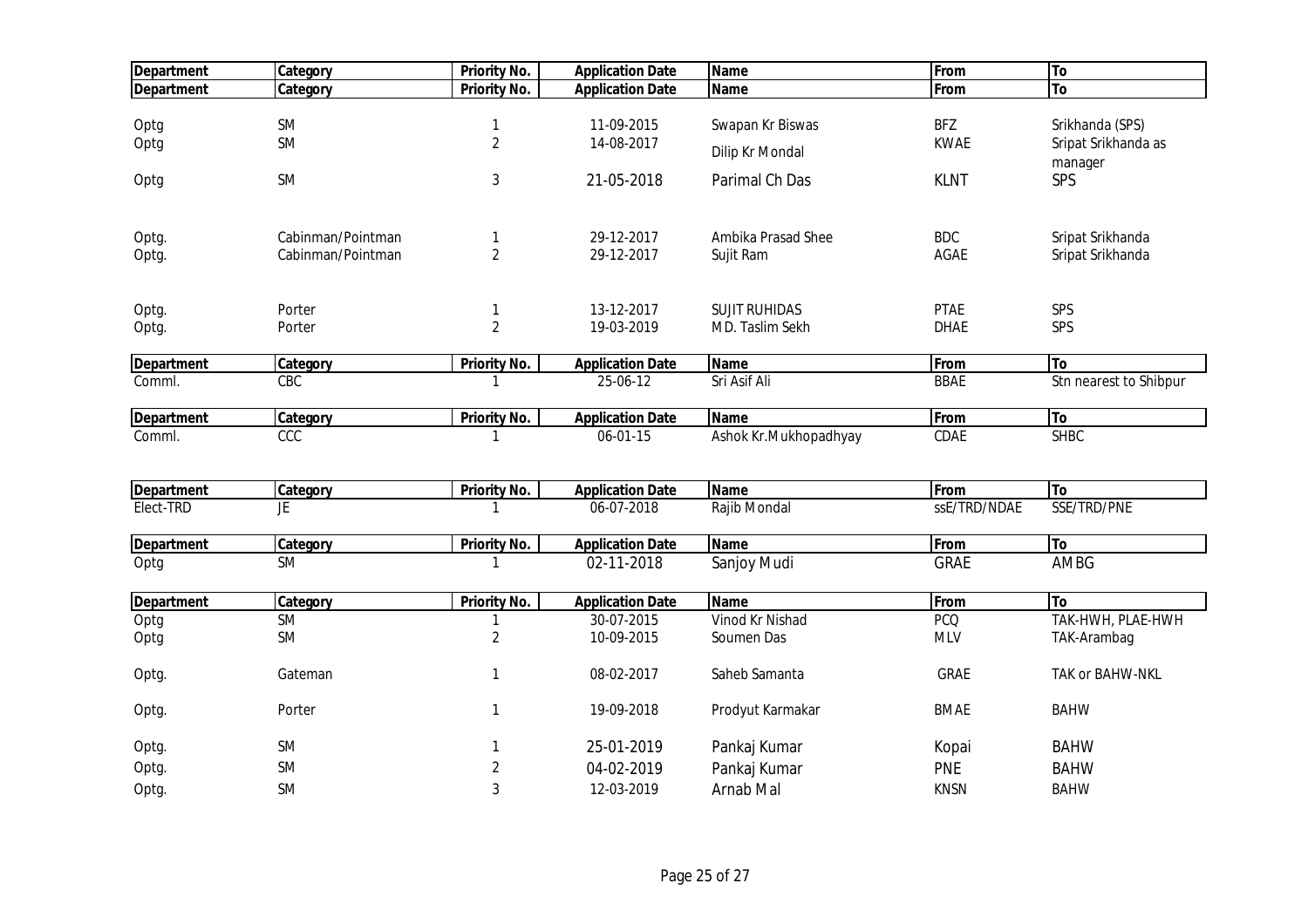| <b>Department</b> | Category    | <b>Priority No.</b> | <b>Application Date</b>                 | <b>Name</b>          | From        | To                       |
|-------------------|-------------|---------------------|-----------------------------------------|----------------------|-------------|--------------------------|
| Engg.             | TM-IV/GK    |                     | 12-01-2017                              | Souvik Dutta         | KWAE (BG)   | TAK/Arambag              |
| Comml.            | BS          | $\mathbf{1}$        | 22-7-2010, 29-4-11, 10-3-<br>14 22-8-14 | Rameswar Mahali      | <b>NSF</b>  | TAK, KKAE                |
| Medical           | Safaiwala   | $\mathbf{1}$        | 09-08-18                                | <b>Bikram Dhara</b>  | <b>HWH</b>  | <b>TAK</b>               |
| <b>Department</b> | Category    | <b>Priority No.</b> | <b>Application Date</b>                 | <b>Name</b>          | From        | To                       |
| Comml.            | <b>SrBC</b> |                     | 19-11-13                                | Swapan Bhattacharyay | <b>MRR</b>  | HBC/TIT/KAN              |
| Comml.            | ABC         | $\mathbf{1}$        | 23-03-12                                | Swapan Kr. Das       | LOK         | Between TIT - SKG/BWN    |
|                   |             |                     | 03-08-18                                | Vivek Kumar          | CRAE        | TI/M/HBC                 |
| Department        | Category    | <b>Priority No.</b> | <b>Application Date</b>                 | <b>Name</b>          | From        | To                       |
| Engg.             | TM-IV/GK    |                     | 20-12-2017                              | Mousmi Panja         | BWN(W)      | TD/KAN                   |
| Engg.             | TM-IV/GK    | 2                   | 18-01-2018                              | Purnima Karmakar     | BWN(W)      | TD Khana                 |
| <b>Department</b> | Category    | <b>Priority No.</b> | <b>Application Date</b>                 | <b>Name</b>          | From        | <b>To</b>                |
| Optg              | <b>SM</b>   |                     | 06-12-2016                              | Sanjay Kr Chourasia  | TBB         | Tilbhita-Rajgram         |
| Optg              | SM          | $\mathbf{1}$        | 12-07-2018                              | Sulendra Kr Shaw     | <b>GNJP</b> | <b>BMRH</b>              |
| Optg              | <b>SM</b>   | $\mathbf{1}$        | 09-08-2018                              | Koushik Mondal       | AZ          | <b>KNHR</b>              |
| Optg              | SM          | 1                   | 30-08-2018                              | Ajay Kr Paswan       | CDAE        | <b>GHLE</b>              |
| Optg              | <b>SM</b>   | $\mathbf{1}$        | 20-09-2018                              | Tejnarayan Singh     | <b>DKAE</b> | SYDL                     |
| Department        | Category    | <b>Priority No.</b> | <b>Application Date</b>                 | <b>Name</b>          | From        | To                       |
| Optg.             | Gateman     |                     | 13-03-2015                              | <b>Abul Basar</b>    | GSGB        | <b>TKP</b>               |
| <b>Department</b> | Category    | <b>Priority No.</b> | <b>Application Date</b>                 | <b>Name</b>          | From        | To                       |
| Optg              | <b>SM</b>   |                     | 08-01-2019                              | Mahakash Mondal      | <b>MYM</b>  | <b>TLO</b>               |
| Optg.             | Porter      | -1                  | 13-02-2018                              | Krishna Kamal Mandal | <b>GHLE</b> | <b>TLO</b>               |
| Optg.             | Porter      | $\overline{2}$      | 30-05-2017                              | Subhas Biswas        | KAN         | TLO, HYG, GFAE, SHE, SRP |
| Optg.             | Porter      | 3                   | 20-07-2017                              | Sumit Kumar Banerjee | <b>PCQ</b>  | <b>TLO</b>               |